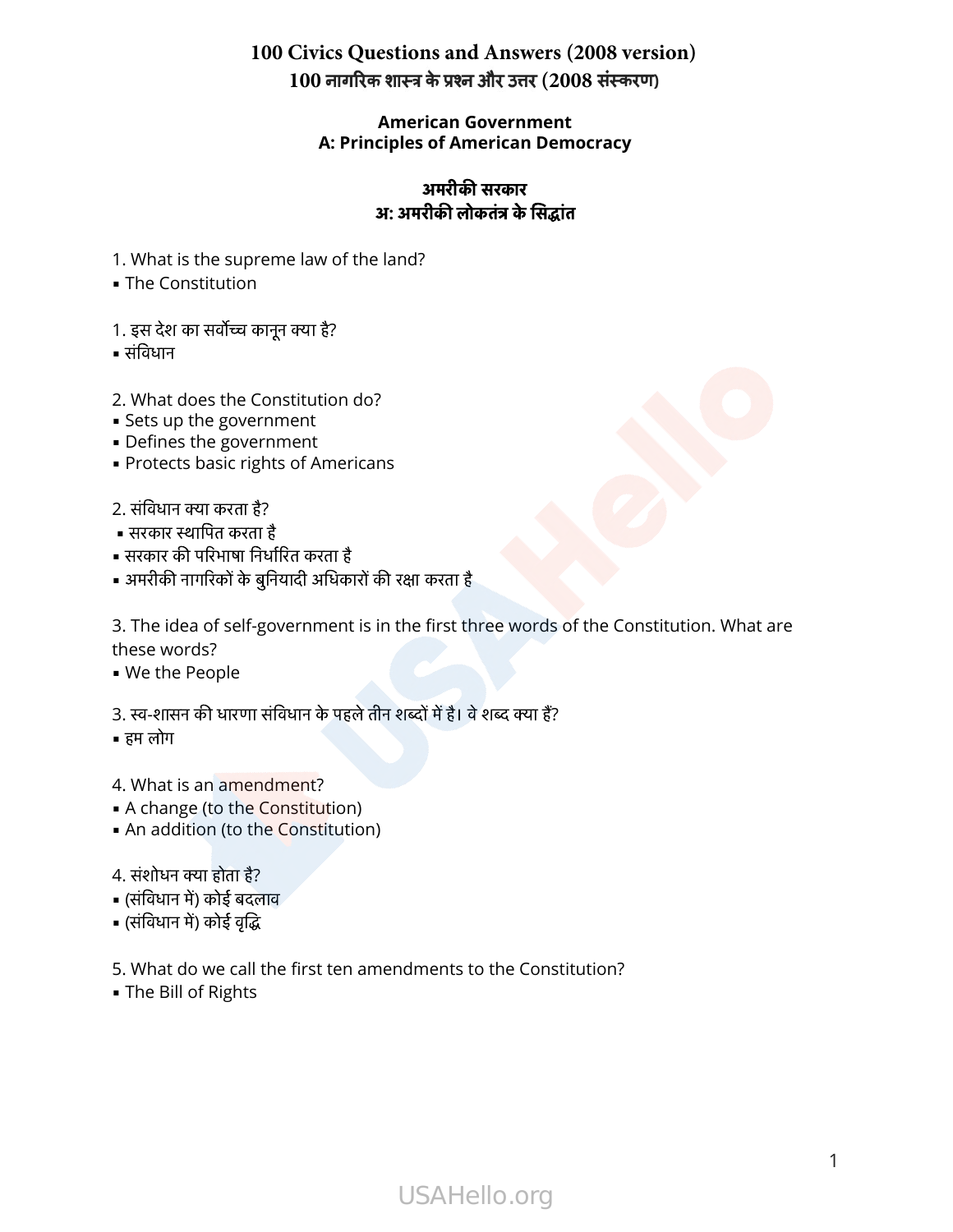- .<br>5. संविधान के पहले दस संशोधनों को क्या कहते हैं?<br>. 5. संविधान के पहले दस संशोधनों को क्या कहते हैं?<br>• अधिकार विधेयक
- 
- 6. What is one right or freedom from the First Amendment?\*
- Speech
- Religion
- **B** Assembly
- Press
- **Petition the government**

o. what is one right or freedom from the First Ar<br>• Speech<br>• Religion<br>• Assembly<br>• Press<br>• Petition the government<br>6. पहला संशोधन किस चीज़ की स्वतंत्रता या अधिकार देता है?\* 6. पहला संशोधन किस चीज़ की<br>• भाषा का<br>• भाषा का<br>• सभा करने का<br>• पत्रकारिता का<br>• सरकार को याचिका भेजने का

- भाषा का
- धम का
- सभा करने का
- = Petition the<br>6. पहला संशोध<br>= भाषा का<br>= समा करने का<br>= सभा करने का
- 
- 7. How many amendments does the Constitution have?
- **twenty-seven (27)**
- पत्रकारिता का<br>• सरकार को याचिका भेजने का<br>7. How many amendmen<br>• twenty-seven (27)<br>7. संविधान में कितने संशोधन हैं?
- साइस (27)
- 8. What did the Declaration of Independence do?
- Announced our independence (from Great Britain) 8. What did the Declaration of Inde<br>• Announced our independence (f<br>• Declared our independence (from<br>• Said that the United States is free<br>8. स्वतंत्रता की घोषणा में क्या कहा गया था? 8. What did the Declaration of Indepen<br>• Announced our independence (from<br>• Declared our independence (from Gr<br>• Said that the United States is free (from<br>8. स्वतंत्रता की घोषणा में क्या कहा गया था?<br>• (ग्रेट ब्रिटेन से) ह
- **Declared our independence (from Great Britain)**
- **.** Said that the United States is free (from Great Britain)
- 
- 8. स्वतंत्रता की घोष<mark>णा में क्या क</mark>हा गया था?<br>• (ग्रेट ब्रिटेन से) हमारी स्वतंत्रता <mark>की</mark> घोषणा की गई<br>• (ग्रेट ब्रिटेन से) हमारी स्वतंत्रता का ऐलान किया गया
- 
- कहा गया कि संयुक्त राज्य अमरीका (ग्रेट ब्रिटेन से) स्वतंत्र है
- 9. What are two rights in the Declaration of Independence? 9. What are two rights in the Declaration of |<br>| Life<br>|- Liberty<br>|- Pursuit of happiness<br>|- Pursuit of happiness<br>|- अर्वतंत्रता की घोषणा में कौन से दो अधिकार दिए गए हैं?
- $Life$
- **ELiberty**
- Pursuit of happiness = - - - - - - - - - -<br>| Life<br>| - Liberty<br>|- Pursuit of<br>|<br>| - जीवन का<br>|- - स्वाधीनता का =::=<br>= Liberty<br>= Pursuit of hap<br>9. स्वतंत्रता की घोषण<br>= स्वाधीनता का<br>= सुख की तलाश का
- 
- जीवन का
- 
-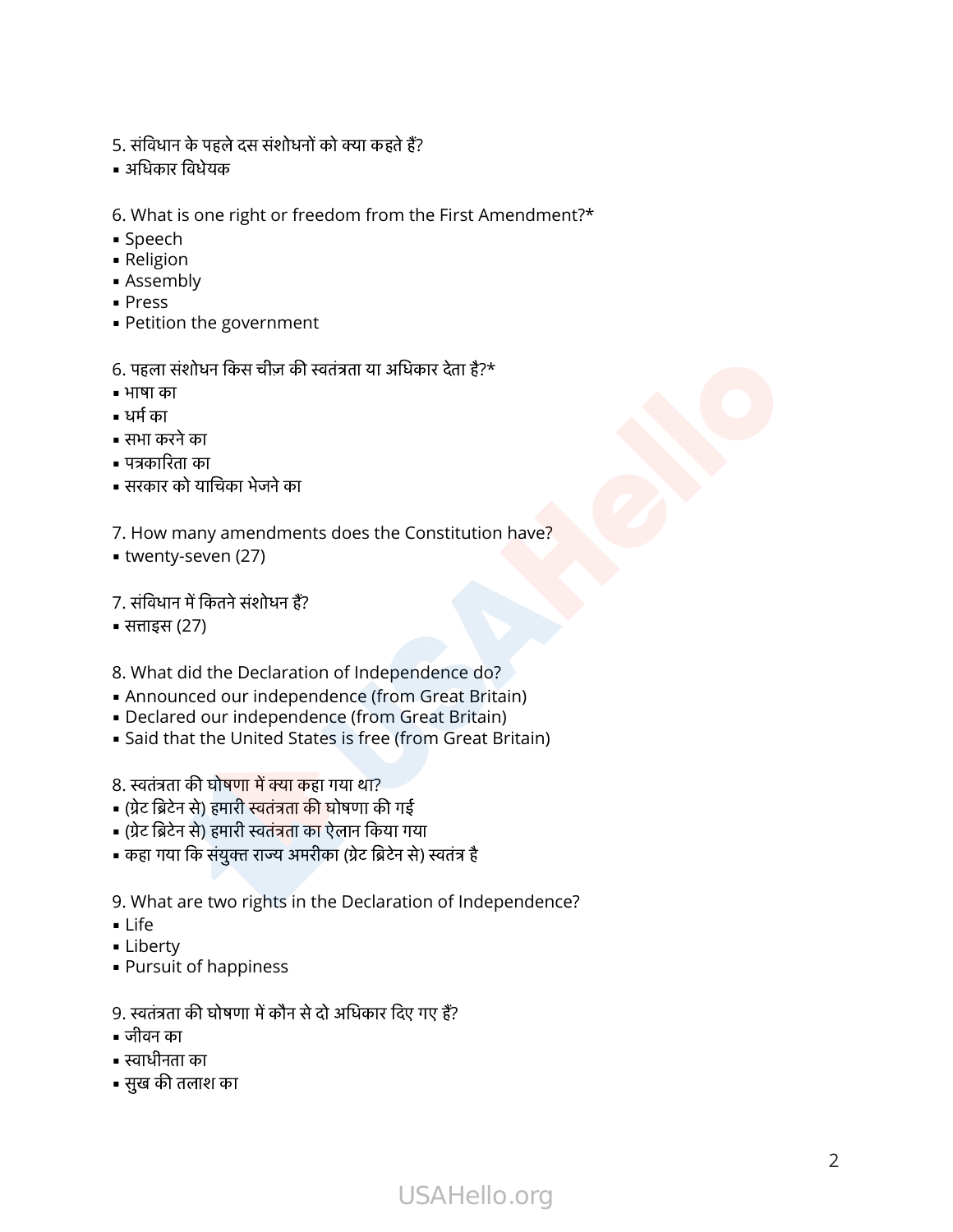- 10. What is freedom of religion?
- You can practice any religion, or not practice a religion. 10. What is freedom of<br>• You can practice any<br>10. धर्म की स्वतंत्रता क्या है?
- 
- 10. धर्म की स्वतंत्रता क्या है?<br>• आप जिस धर्म का चाहे पालन कर सकते हैं, या चाहें तो किसी भी धर्म का पालन ना करें।

11. What is the economic system in the United States?\*

- **The capitalist economy**
- **Market economy**
- 11. संयुक्त राज्य अमरीका की आर्थिक प्रणाली क्या है?\*
- पूँजीवादी अर्थव्यवस्था
- बाजार अर्थव्यवस्था
- 12. What is the "rule of law"? 12. What is the "rule of la<br>• Everyone must follow th<br>• Leaders must obey the l<br>• The government must o<br>• No one is above the law<br>12. "विधि-शासन" क्या होता है?
- **Everyone must follow the law.**
- **Example 1** Leaders must obey the law.
- **.** The government must obey the law. - Everyone mast rollow the law.<br>• Leaders must obey the law.<br>• The government must obey<br>• No one is above the law.<br>12. "विधि-शासन" क्या होता है?<br>• सभी लोगों को कानून का पालन करना<br>• नेताओं को कानून मानना अनिवार्य है।
- No one is above the law.
- 
- 12. "विधि-शासन" क्या होता है?<br>• सभी लोगों को कानून का पालन करना ज़रूरी है।
- 
- सरकार का कानून के अनुसार चलना अनवाय ह। = No one is abo<br>12. "विधि-शासन"<br>= सभी लोगों को का<br>= सरकार का कानून<br>= सरकार का कानून<br>= कानून सर्वोपरि है।
- 

### **B: System of Government**  ब**:** सरकारकणाली

- 13. Name one branch or part of the government.\*
- Congress
- **E** Legislative
- President
- **Executive** - Tresk<br>| Execu<br>| The c<br>| Judici<br>| 13. सरक<br>| कांग्रेस
- **The courts** = = = = = =<br>| The col<br>| Judicial<br>| 3. सरकार<br>| कांग्रेस<br>| विधान
- Judicial

= Congress<br>= Legislative<br>= President<br>= Executive<br>= The courts<br>= Judicial<br>13. सरकार की किसी एक शाखा या विभाग का नाम बताएँ।\*

- कांग्रेस
- 
- 
- कायकारी
- न्यायालय
- न्यायतंत्र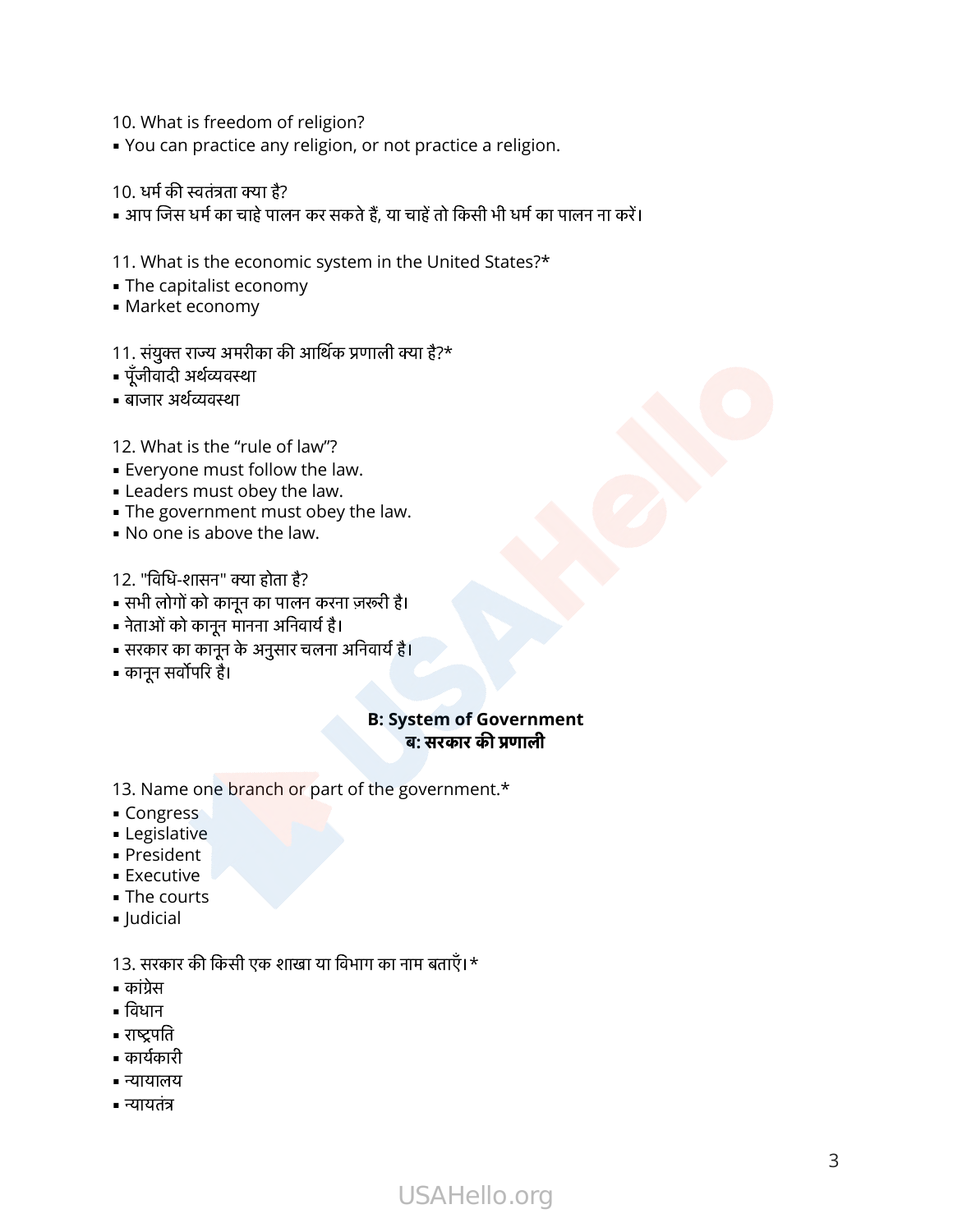14. What stops one branch of government from becoming too powerful? 14. What stops one branch of government from becoming too powerful?<br>• Checks and balances<br>• The separation of powers<br>14. सरकार की किसी एक शाखा को आवश्यकता से अधिक शक्तिशाली बनने से क्या रोकता है? 14. What stops or<br>• Checks and bala<br>• The separation (<br>14. सरकार की किसी !<br>• नियंत्रण और संतुलन 14. What stops one<br>• Checks and balan<br>• The separation of<br>14. सरकार की किसी एवं<br>• नियंत्रण और संतुलन

- Checks and balances
- **The separation of powers**

- 
- = अधिकारो<br>15. Who<br>= The Pre<br>15. कार्यक<br>= राष्ट्रपति

15. Who is in charge of the executive branch? • नियंत्रण और संतुलन<br>• अधिकारों का विभाजन<br>15. Who is in charge of the exe<br>• The President<br>15. कार्यकारी शाखा का प्रभारी कौन है?

**• The President** 

16. Who makes federal laws? - सन्द्रनात<br>16. Who makes federal lav<br>• Congress<br>• Senate and House (of Re<br>• (U.S. or national) legislat<br>16. संघीय कानून कौन बनाता है?

- Congress
- **Example 3 Senate and House (of Representatives)** - Congress<br>• Congress<br>• Senate and House (of Represe<br>• (U.S. or national) legislature<br>16. संघीय कानून कौन बनाता है?<br>• कांग्रेस<br>• सोनेट और सदन के (चुने हुए प्रतिनिधि)
- (U.S. or national) legislature

- कांग्रेस
- Congress<br>• Senate and House (of Repre<br>• (U.S. or national) legislature<br>16. संघीय कानून कौन बनाता है?<br>• सीनेट और सदन के (चुने हुए प्रतिनिधि<br>• (अमरीकी या राष्ट्रीय) विधान मण्डल
- 

17. What are the two parts of the U.S. Congress?\* • सीनेट और सदन के (चुने हुए प्रतिनिधि)<br>• (अमरीकी या राष्ट्रीय) विधान मण्डल<br>17. What are the two parts of the l<br>• The Senate and House (of Repre:<br>17. अमरीकी कांग्रेस के दो भाग कौन से हैं?\* | (अमरीकी या राष्ट्रीय) विधान मण्डल<br>17. What are the two parts of the<br>|• The Senate and House (of Repre<br>|<br>| सीनेट और हाउस (ऑफ रिप्रज़ेन्टेटिव)

**The Senate and House (of Representatives)** 

17. अमरीकी कांग्रेस के दो भाग कौन से हैं?\*<br>■ सीनेट और हाउस (ऑफ रिप्रजेन्टेटिव)<br>18. How many U.S. Senators are t<br>■ One hundred (100)<br>18. अमरीकी सीनेटरों की संख्या कितनी है?

- 
- 18. How many U.S. Senators are there?
- One hundred (100)
- 
- एक सौ (100)

19. ¿De cuántos años es el término de elección de un senador de los Estados Unidos?  $\blacktriangleright$  Seis (6) 18. अमरीकी सीनेटरों की संख्या कितनी है?<br>• एक सौ (100)<br>19. ¿De cuántos años es el término de elección de<br>• Seis (6)<br>19. किसी अमरीकी सीनेटर को हम कितने साल के लिए चुनते हैं?

- 
- $\overline{\mathfrak{v}}$ : (6)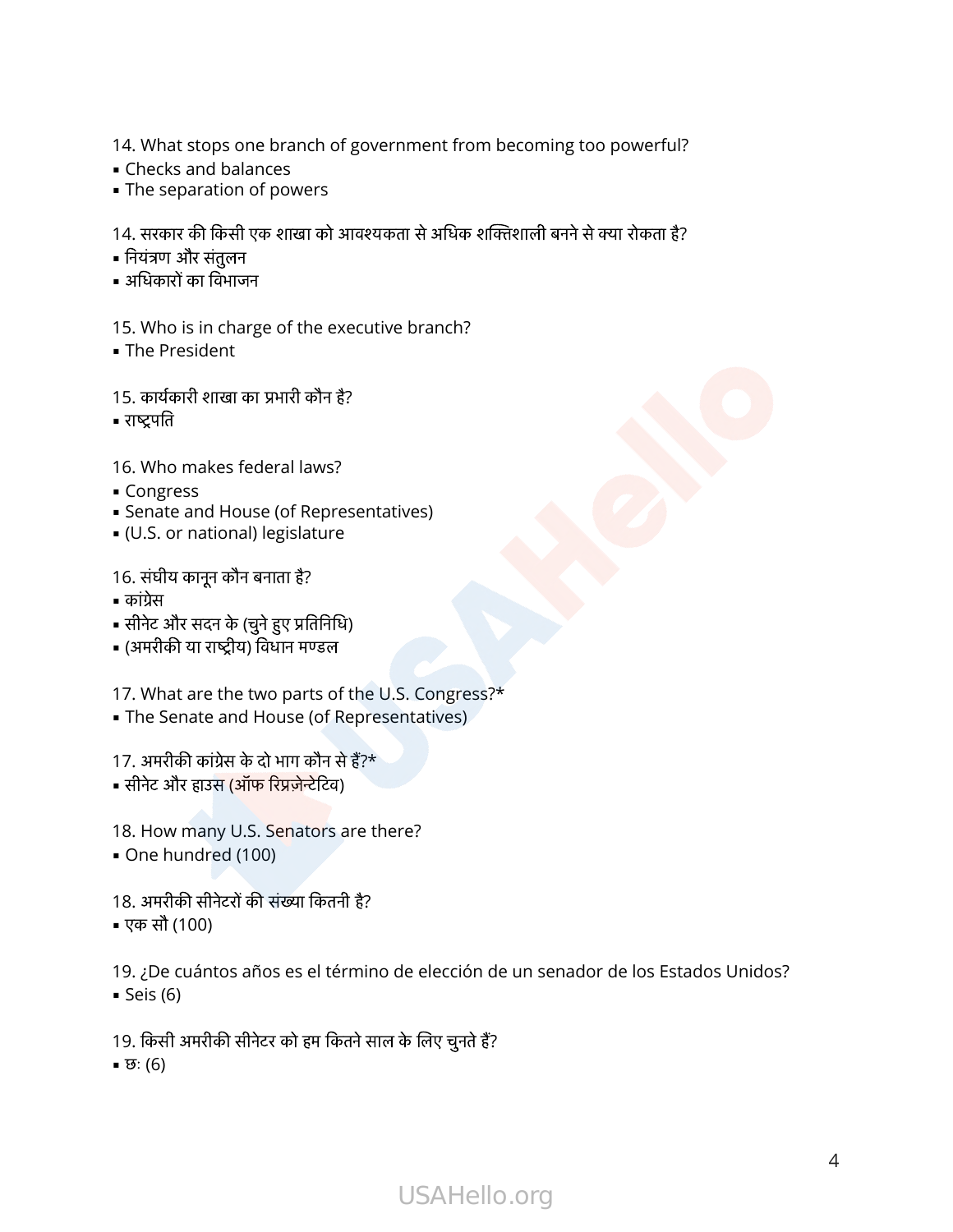20. Who is one of your state's U.S. Senators now?\*

• Answers will vary. [District of Columbia residents and residents of U.S. territories should 20. Who is one of your state's U.S. Senators<br>• Answers will vary. [District of Columbia re<br>answer that D.C. (or the territory where the<br>Visit senate.gov to find your state's U.S. Ser<br>20. आपके राज्य के वर्तमान सिनेटरों में zo: Who is one or your state's 0.5: Senators now:<br>• Answers will vary. [District of Columbia residents and residents of U.S. territories should<br>answer that D.C. (or the territory where the applicant lives) has no U.S. Sen

Visit [senate.gov](http://www.senate.gov/) to find your state's U.S. Senators.

- Answers win vary. [District of Columbia residents and residents of 0.5. territores<br>answer that D.C. (or the territory where the applicant lives) has no U.S. Senators.]<br>Visit senate.gov to find your state's U.S. Senators • उत्तरों में अंतर होगा। [कोलम्बिया जिले के निवासियों और अमरीकी क्षेत्रो<br>(या उस क्षेत्र में जहाँ आवेदक रहता है) का कोई अमरीकी सीनेटर नहीं है।]<br>21. The House of Representatives has how many voting<br>• Four hundred thirty-fiv

21. The House of Representatives has how many voting members?

▪ Four hundred thirty-five (435)

(या उस क्षेत्र में जहाँ आ<sup>रं</sup><br>21. The House of F<br>• Four hundred thi<br>21. हाउस ऑफ रिप्रेज़ेन्टे<br>• चार सौ पैंतीस (435) 21. हाउस ऑफ रिप्रेज़ेन्टेटिव में मतदान कर सकने वाले कितने सदस्य हैं?<br>• चार सौ पैंतीस (435)<br>22. We elect a U.S. Representative for how many years<br>• Two (2)<br>22. हम एक अमरीकी प्रतिनिधि को कितने साल के लिए चूनते हैं?

22. We elect a U.S. Representative for how many years?  $\blacksquare$  Two (2)

▪ दो (2)

23. Name your U.S. Representative.

**.** Answers will vary. [Residents of territories with nonvoting Delegates or Resident Commissioners may provide the name of that Delegate or Commissioner. Also acceptable is any statement that the territory has no (voting) Representatives in Congress.] ∠3. Name your U.S. Representative.<br>■ Answers will vary. [Residents of tel<br>Commissioners may provide the nais any statement that the territory h<br>Visit house.gov to find your U.S. Rep<br>23. अपने अमरीकी प्रतिनिधि का नाम बताइए = Answers will vary. [Residents of territories with nonvoting Delegates or Resident<br>Commissioners may provide the name of that Delegate or Commissioner. Also acceptable<br>is any statement that the territory has no (voting)

Visit [house.gov](http://www.house.gov/) to find your U.S. Representative.

Commissioners may provide the name of that Delegate of Commissioner<br>is any statement that the territory has no (voting) Representatives in Con<br>Visit house.gov to find your U.S. Representative.<br>23. अपने अमरीकी प्रतिनिधि का is any statement that the territory has no (votin<br>Visit house.gov to find your U.S. Representative<br>23. अपने अमरीकी प्रतिनिधि का नाम बताइए।<br>• उत्तरों में अंतर होगा। [उन क्षेत्रों के निवासी जहाँ के प्रतिनिधियों<br>हैं उस प्रति हैं उस प्रतिनिधि या कमिश्न<mark>र का नाम</mark> बता सकते हैं। ऐसा<br>कोई भी (मतदान कर सकने वाला) प्रतिनिधि कांग्रेस में नही<br>24. Who does a U.S. Senator represent?<br>• All people of the state<br>24. एक अमरीकी सीनेटर किसका प्रतिनिधित्व करता ह .<br>कोई भी (मतदान कर सकनें<br>24. Who does a U.S.<br>• All people of the s<br>24. एक अमरीकी सीनेटर

24. Who does a U.S. Senator represent?

**.** All people of the state

25. Why do some states have more Representatives than other states?

- (Because of) the state's population
- (Because) they have more people
- (Because) some states have more people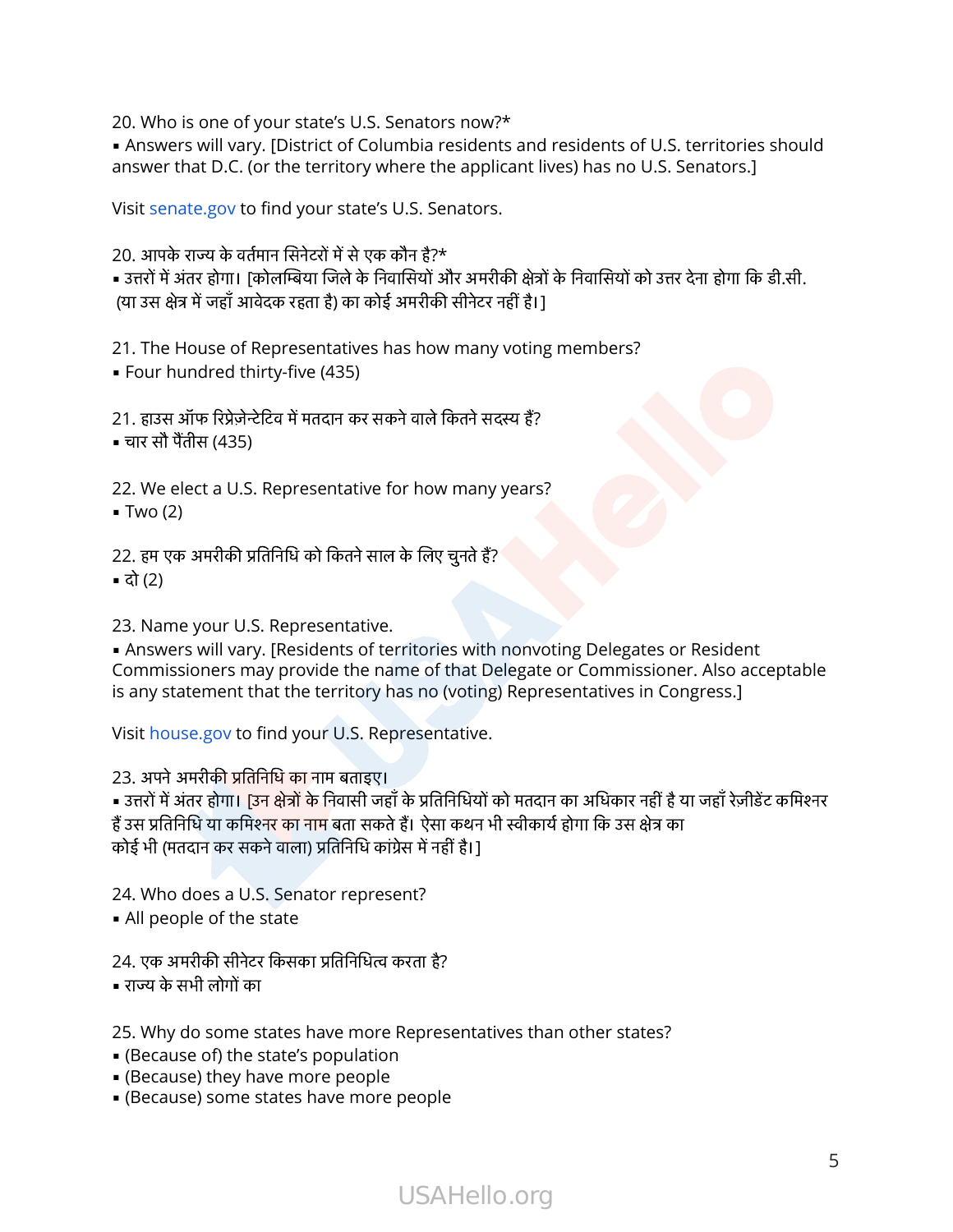25. कुछ राज्यों के प्रतिनिधि बाकी राज्यों के प्रतिनिधियों से अधिक क्यों होते हैं?<br>25. कुछ राज्यों के प्रतिनिधि बाकी राज्यों के प्रतिनिधियों से अधिक क्यों होते हैं? -<br>25. कुछ राज्यों के प्रतिनिधि बाकी<br>- राज्य की जनसंख्या (के कारण) 25. कुछ राज्यों के प्रतिनिधि बाव<br>- राज्य की जनसंख्या (के कारण<br>- (क्योंकि) उनमें ज़्यादा लोग हैं 25. कुछ राज्यों के प्रतिनिधि बाकी राज्यों<br>• राज्य की जनसंख्या (के कारण)<br>• (क्योंकि) उनमें ज़्यादा लोग हैं<br>• (क्योंकि) कुछ राज्यों में ज़्यादा लोग हैं

- 
- 
- 

26. We elect a President for how many years? • राज्य की जनसंख्या (के कारण)<br>• (क्योंकि) उनमें ज़्यादा लोग हैं<br>• (क्योंकि) कुछ राज्यों में ज़्यादा लोग हैं<br>26. We elect a President for how many ye<br>• Four (4)<br>26. हम एक राष्ट्रपति को कितने साल के लिए चुनते हैं?

 $\blacksquare$  Four (4)

 $\blacksquare$  चार (4) 26. हम एक राष्ट्रपति को कितने साल के लिए चुनते हैं?<br>• चार (4)<br>27. In what month do we vote for President?\*<br>• November<br>27. राष्ट्रपति चुनने के लिए हम किस महीने में मतदान करते हैं?\*

27. In what month do we vote for President?\*

▪ November

■ चार (4)<br>27. In wh<br>■ Noveml<br>27. राष्ट्रपति<br>■ नवम्बर में 27. राष्ट्रपति चुनने के लिए हम किस महीने में मतदान<br>• नवम्बर में<br>28. What is the name of the President o<br>• Visit <u>uscis.gov/citizenship/testupdates</u><br>28. अमरीका के वर्तमान राष्ट्रपति का क्या नाम है?\*

28. What is the name of the President of the United States now?\*

. Visit [uscis.gov/citizenship/testupdates f](https://www.uscis.gov/citizenship/testupdates)or the name of the President of the United States. = नवम्बर में<br>28. What is the name of the President of the United States now?\*<br>= Visit <u>uscis.gov/citizenship/testupdates</u> for the name of the President of the<br>28. अमरीका के वर्तमान राष्ट्रपति का क्या नाम है?\*<br>= अमेरिका के

29. What is the name of the Vice President of the United States now?

. Visit [uscis.gov/citizenship/testupdates](https://www.uscis.gov/citizenship/testupdates) for the name of the Vice President of the United States. zo: अमरीका के वासमा राष्ट्रपारी का बनायाय है:<br>• अमेरिका के राष्ट्रपति के नाम के लिए <u>uscis.gov/ci</u><br>29. What is the name of the Vice Presider<br>• Visit <u>uscis.gov/citizenship/testupdates</u> f<br>States.<br>29. अमरीका के वर्तमान उप-र = अमेरिका के रान्द्र मारा के नाम के लिए <u>discis.gov/citizenship/testupdates</u> का दोरा कर ।<br>= Visit <u>uscis.gov/citizenship/testupdates</u> for the name of the Vice President<br>States.<br>29. अमरीका के वर्तमान उप-राष्ट्रपति का क्या

39. अमरीका के वर्तमान उप-राष्ट्रपति का क्या नाम है?<br>• अमेरिका के उपराष्ट्रपति के नाम के लिए <u>scis.gov/citizenship/testupda</u><br>30. If the President can no longer serve, who becomes Presic<br>• The Vice President<br>30. अगर राष्ट्र = अमेरिका के उ<br>30. If the Pr<br>= The Vice P<br>30. अगर राष्ट्रपति

30. If the President can no longer serve, who becomes President?

**- The Vice President** 

31. If both the President and the Vice President can no longer serve, who becomes President? • उप-राष्ट्रपति<br>31. If both the President and the Vice President can no longer serve, who<br>President?<br>• The Speaker of the House<br>31. अगर दोनों, राष्ट्रपति और उप-राष्ट्रपति कार्यभार नहीं संभाल सकते तो कौन राष्ट्रपति बनता है

**.** The Speaker of the House

■ सदन के स्पीकर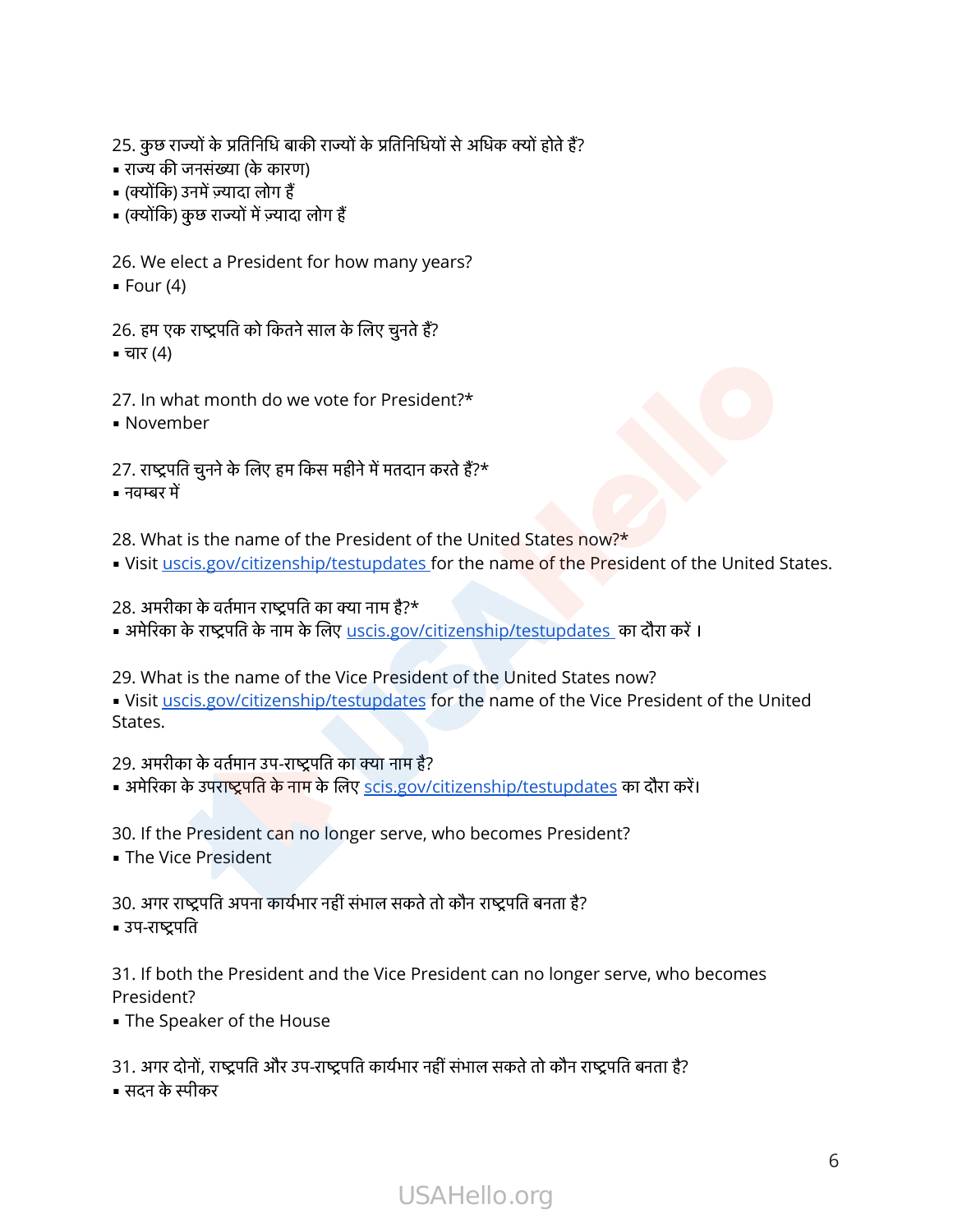32. Who is the Commander in Chief of the military? 32. Who is the Commander i<br>• The President<br>32. सेना का प्रधान सेनापति कौन है?

- **.** The President
- 32. Who<br>• The Pre<br>32. सेना क<br>• राष्ट्रपति
- 
- 33. Who signs bills to become laws?
- **.** The President
- 32. सेना का प्रधान सेनापति कौन है?<br>• राष्ट्रपति<br>33. Who signs bills to become laws?<br>• The President<br>33. विधेयक को कानून बनाने के लिए कौन हस्ताक्षर करता है? = राष्ट्रपति<br>33. Who<br>= The Pre<br>33. विधेयव्<br>= राष्ट्रपति 33. विधेयक को कानून बनाने के लिए कौन हस्ताक्षर करता है?<br>• राष्ट्रपति<br>34. Who vetoes bills?<br>• The President<br>34. विधेयकों पर कौन विशेधाधिकार को प्रयोग कर सकता है?
- 34. Who vetoes bills?
- **.** The President
- राष्ट्रपति<br>34. Who<br>- The Pro<br>34. विधेयः<br>- राष्ट्रपति 34. विधेयकों पर कौन विशेधाधिकार का प्रयोग कर सकता है?<br>• राष्ट्रपति<br>35. What does the President's Cabinet do?<br>• Advises the President<br>35. राष्ट्रपति का कैबिनेट क्या करता है?
- 
- 35. What does the President's Cabinet do?
- **.** Advises the President

• राष्ट्रपति को परामर्श देता है

36. What are two Cabinet-level positions?

- **E** Secretary of Agriculture
- **E** Secretary of Commerce
- **E** Secretary of Defense
- **Exerciary of Education**
- **Exercise Secretary of Energy**
- **E** Secretary of Health and Human Services
- **Executed Security Security**
- **Execute 5 Secretary of Housing and Urban Development**
- **EXECTED** Secretary of the Interior
- **E** Secretary of Labor
- **E** Secretary of State
- **E** Secretary of Transportation
- **E** Secretary of the Treasury
- **E** Secretary of Veterans Affairs
- **Exercise Attorney General**
- **· Vice President**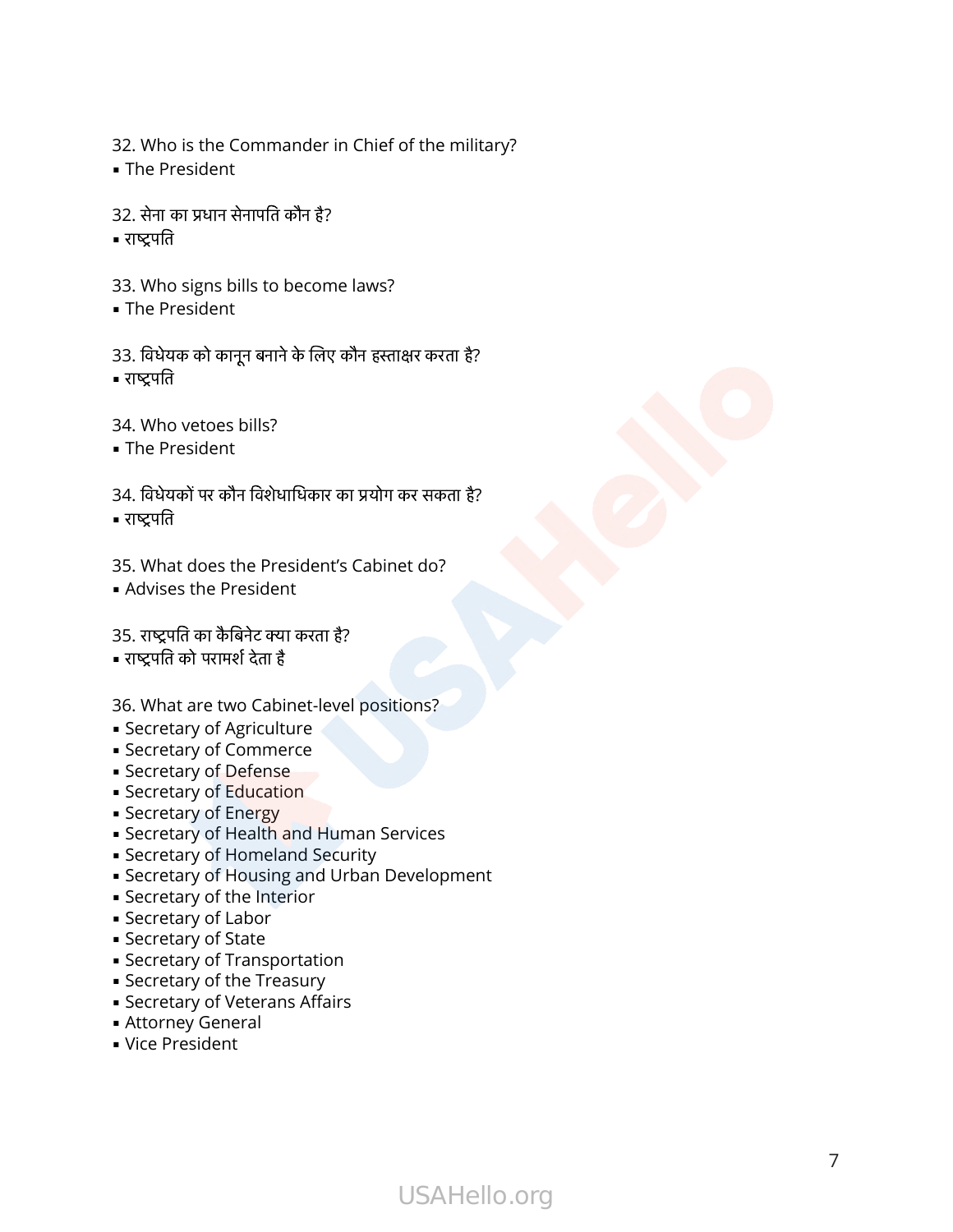.<br>36. कैबिनेट स्तर के दो पद कौन से हैं?<br>. =<br>36. कैबिनेट स<br>= कृषि सचिव 36. कैबिनेट स्तर <sup>दे</sup><br>• कृषि सचिव<br>• वाणिज्य सचिव 36. कैबिनेट स्तर के दो पद कौन<br>• कृषि सचिव<br>• वाणिज्य सचिव<br>• रक्षा सचिव<br>• रुर्जा सचिव<br>• रुजां सचिव<br>• स्वास्थ्य और जन सेवा सचिव

- 
- 36. कैबिनेट र<br>• कृषि सचिव<br>• वाणिज्य स<br>• रक्षा सचिव 36. कैबिनेट स्त<br>• कृषि सचिव<br>• वाणिज्य सचि<br>• रक्षा सचिव<br>• शिक्षा सचिव 36. कैबिनेट स्त<br>• कृषि सचिव<br>• वाणिज्य सन्धि<br>• शिक्षा सचिव<br>• ऊर्जा सचिव
- 
- = शिक्षा सचि<br>= ऊर्जा सचिव<br>= स्वास्थ्य औ<br>= राष्ट्रीय सुरक्ष<br>= आंतरिक वि<br>= श्रम सचिव
- 
- कृषि सचिव<br>• वाणिज्य सचिव<br>• रक्षा सचिव<br>• शिक्षा सचिव<br>• रुजा सचिव<br>• स्वास्थ्य और जन सेवा स<br>• राष्ट्रीय सुरक्षा के सचिव
- 
- वाणिज्य सचिव<br>• रक्षा सचिव<br>• शिक्षा सचिव<br>• रुर्जा सचिव<br>• रुद्रीय सुरक्षा के सचिव<br>• राष्ट्रीय सुरक्षा के सचिव<br>• आवास एवं शहरी विकास के सचिव • रक्षा सचिव<br>• शिक्षा सचिव<br>• ऊर्जा सचिव<br>• स्वास्थ्य और जन सेवा सचि<br>• राष्ट्रीय सुरक्षा के सचिव<br>• आवास एवं शहरी विकास <sup>;</sup><br>• आंतरिक विभाग के सचिव = ऊर्जा सचिव<br>= स्वास्थ्य और<br>= राष्ट्रीय सुरक्ष<br>= आवास एवं १<br>= श्रम सचिव<br>= शम सचिव • स्वास्थ्य और जन्<br>• राष्ट्रीय सुरक्षा के<br>• आवास एवं शहर<br>• आंतरिक विभाग<br>• राज्य सचिव<br>• राज्य सचिव<br>• परिवहन सचिव • आवास एवं शहरी विकास के सचिन<br>• आंतरिक विभाग के सचिव<br>• श्रम सचिव<br>• राज्य सचिव<br>• वित्त सचिव<br>• वित्त सचिव<br>• सेवानिवृत्त सैनिक कार्यों के सचिव
- 
- 
- 
- = राष्ट्रीय सुरक्ष<br>= आवास एवं<br>= आंतरिक वि<br>= श्रम सचिव<br>= परिवहन सन्धि<br>= परिवहन सन्धि = श्रम सचिव<br>= राज्य सचिव<br>= परिवहन सचि<br>= वित्त सचिव<br>= सहान्यायवादी<br>= महान्यायवादी
- 
- 
- महान्यायवादी
- 

37. What does the judicial branch do?

- **Reviews laws**
- **Explain laws**
- **Resolves disputes (disagreements)**
- **Decides if a law goes against the Constitution** 37. What does the judici<br>• Reviews laws<br>• Explain laws<br>• Resolves disputes (disa<br>• Decides if a law goes a<br>37. न्याय शाखा क्या करती है? - X. What does the judick<br>• Reviews laws<br>• Explain laws<br>• Resolves disputes (disa<br>• Decides if a law goes a<br>37. न्याय शाखा क्या करती है?<br>• कानूनों पर पुनर्विचार करती है - Keviews laws<br>• Explain laws<br>• Resolves disputes (<br>• Decides if a law goe<br>37. न्याय शाखा क्या करती<br>• कानूनों पर पुनर्विचार करते<br>• कानूनों पर पुनर्विचार करते = Resolves disputes (disagreem<br>• Resolves disputes (disagreem<br>• Decides if a law goes against<br>37. न्याय शाखा क्या करती है?<br>• कानूनों का अर्थ बताती है<br>• क़ानूनों का अर्थ बताती है • Decides if a law goes against the Constituti<br>37. न्याय शाखा क्या करती है?<br>• कानूनों पर पुनर्विचार करती है<br>• कानूनों का अर्थ बताती है<br>• झगड़ों (मतभेदों) का समाधान करती है<br>• निर्णय लेती है कि कोई कानून संविधान के विरुद्ध

- 
- 
- 
- = निर्णय लेती है कि र<br>38. What is the |<br>= The Supreme<br>38. संयुक्त राज्य अग्<br>= सर्वोच्च न्यायालय

38. What is the highest court in the United States? • झगड़ों (मतभेदों) का समाधान करती है<br>• निर्णय लेती है कि कोई कानून संविधान के विरुद्ध तो नहीं<br>38. What is the highest court in the United Stat<br>• The Supreme Court<br>38. संयुक्त राज्य अमरीका का उच्चतम न्यायलय कौन सा है?

- The Supreme Court
- 
- 

39. How many justices are on the Supreme Court? 38. संयुक्त राज्य अमरीका का उच्चतम न्यायलय कौन सा है?<br>• सर्वोच्च न्यायालय<br>39. How many justices are on the Supreme Co<br>• Visit <u>uscis.gov/citizenship/testupdates</u> for th<br>39. सर्वोच्च न्यायालय में कितने न्यायाधीश हैं?

- . Visit [uscis.gov/citizenship/testupdates](https://www.uscis.gov/citizenship/testupdates) for the number of justices on the Supreme Court.
- 
- सुप्रीम कोर्ट पर न्यायमूर्ति की संख्या के लिए <u>uscis.gov/citizenship/testupdates</u> का दौरा करें ।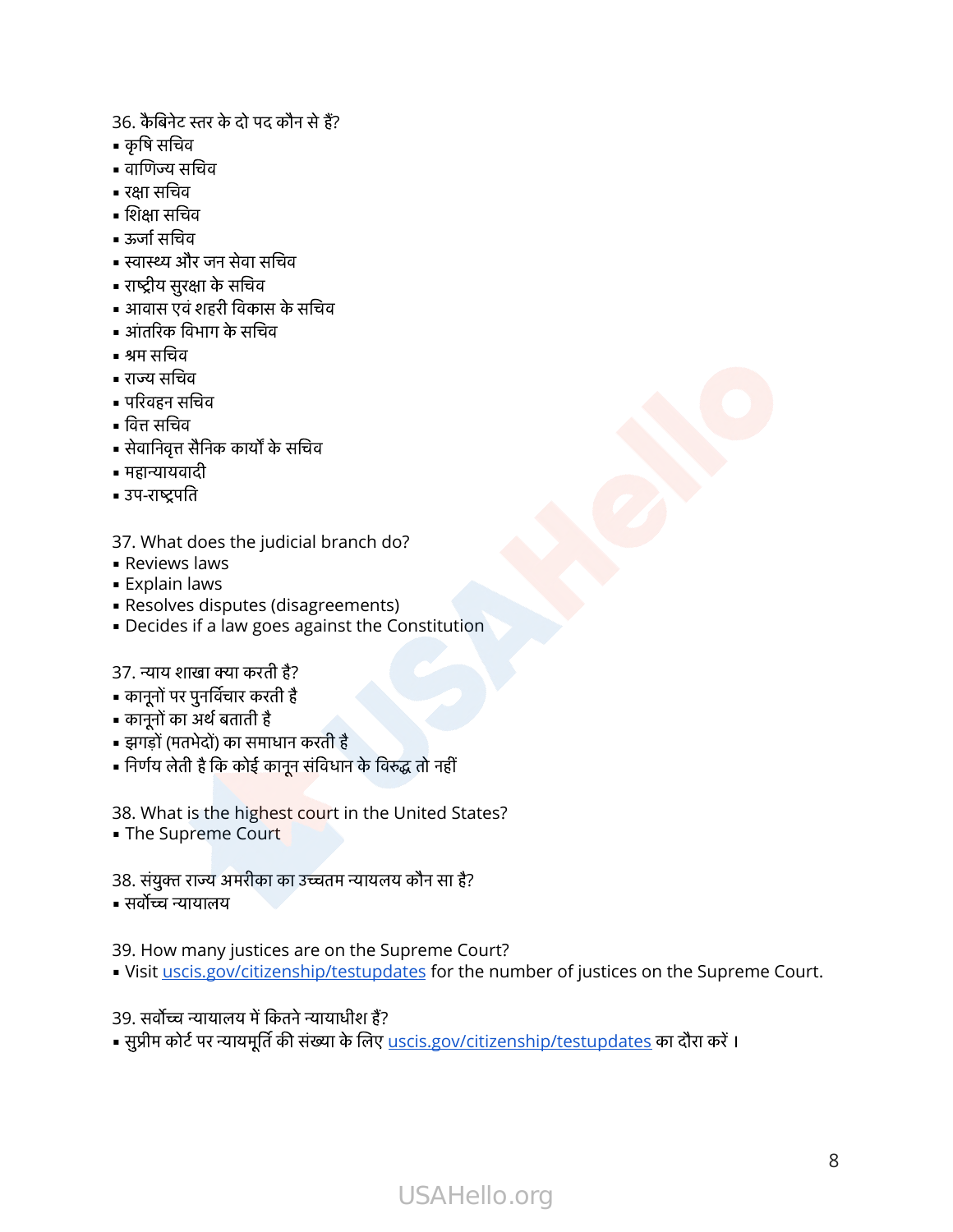40. Who is the Chief Justice of the United States now?

. Visit [uscis.gov/citizenship/testupdates](https://www.uscis.gov/citizenship/testupdates) for the name of the Chief Justice of the United States.

40. संयुक्त राज्य अमरीका के वर्तमान मुख्य न्यायाधीश कौन हैं?

• अमेरिका के मुख्य न्यायाधीश के नाम के लिए <u>[uscis.gov/citizenship/testupdates](https://www.uscis.gov/citizenship/testupdates)</u> का दौरा करें।

41. Under our Constitution, some powers belong to the federal government. What is one power of the federal government? 41. Under our Constitution, some powers belong to the federal gov<br>power of the federal government?<br>• To print money<br>• To declare war<br>• To create an army<br>• To make treaties<br>41. हमारे संविधान के तहत, कुछ शक्तियाँ संघीय सरका

- To print money
- **To declare war**
- **To create an army**
- To make treaties

power of the federal gover<br>• To print money<br>• To declare war<br>• To create an army<br>• To make treaties<br>41. हमारे संविधान के तहत, कुछ श<br>किसी एक शक्ति के बारे में बताएँ। - To create an arm<br>- To create an arm<br>- To make treaties<br>41. हमारे संविधान के ता<br>किसी एक शक्ति के बारे<br>- मुद्रा छापना • To make treaties<br>41. हमारे संविधान के तहत, द्<br>किसी एक शक्ति के बारे में बन<br>• युद्ध की घोषणा करना<br>• युद्ध की घोषणा करना 41. हमारे संविधान के<br>किसी एक शक्ति के ब<br>• मुद्रा छापना<br>• युद्ध की घोषणा करन्<br>• एक सेना का निर्माण<br>• संधियाँ तैयार करना

- मुद्रा छापना
- 
- 
- 

42. Under our Constitution, some powers belong to the states. What is one power of the states?

- **Provide schooling and education**
- Provide protection (police)
- **Provide safety (fire departments)**
- **·** Give a driver's license
- Approve zoning and land use

states:<br>• Provide schooling and education<br>• Provide safety (fire departments)<br>• Give a driver's license<br>• Approve zoning and land use<br>42. हमारे संविधान के तहत, कुछ शक्तियाँ राज्यों के पास हैं। राज्यों की किसी एक शक्ति के = Provide scriboling and ed<br>= Provide protection (police<br>= Provide safety (fire depar<br>= Give a driver's license<br>= Approve zoning and land<br>42. हमारे संविधान के तहत, कुछ श<br>= स्कूल और शिक्षा उपलब्ध कराना - Frovide proceduon (poile<br>• Provide safety (fire depai<br>• Give a driver's license<br>• Approve zoning and land<br>42. हमारे संविधान के तहत, कुछ १<br>• स्कूल और शिक्षा उपलब्ध कराना<br>• संरक्षण (पुलिस) उपलब्ध कराना - Provide sarely (includependments<br>• Give a driver's license<br>• Approve zoning and land use<br>42. हमारे संविधान के तहत, कुछ शक्तियाँ रा<br>• स्रंरक्षण (पुलिस) उपलब्ध कराना<br>• सुरक्षा (अग्निशमन विभाग) उपलब्ध कराना = Approve zoning a<br>42. हमारे संविधान के तह<br>= स्कूल और शिक्षा उपलब्<br>= संरक्षण (पुलिस) उपलब्<br>= सुरक्षा (अग्निशमन विभ<br>= सुाइविंग लाइसेन्स देना -<br>- 42. हमारे संविधान के तहत, कुछ शक्तियाँ राज्य<br>• स्कूल और शिक्षा उपलब्ध कराना<br>• सुरक्षा (अग्निशमन विभाग) उपलब्ध कराना<br>• झुाइविंग लाइसेन्स देना<br>• क्षेत्रीकरण और भूमि उपयोग की स्वीकृति देना

- 
- 
- 
- 
- 

43. Who is the Governor of your state now?

**.** Answers will vary. [District of Columbia residents should answer that D.C. does not have a Governor.] 43. Who is the Governor of your s<br>• Answers will vary. [District of Col<br>Governor.]<br>Visit <u>uscis.gov/citizenship/testupd</u><br>43. आपके राज्य का वर्तमान गवर्नर कौन है?

Visit [uscis.gov/citizenship/testupdates](https://www.uscis.gov/citizenship/testupdates) to find the Governor of your state.

43. आपके राज्य का वर्तमान गवर्नर कौन है?<br>• उत्तरों में अंतर होगा। [कोलम्बिया जिले के निवासियों को उत्तर देना होगा कि डी.सी. का कोई गवर्नर नहीं है।]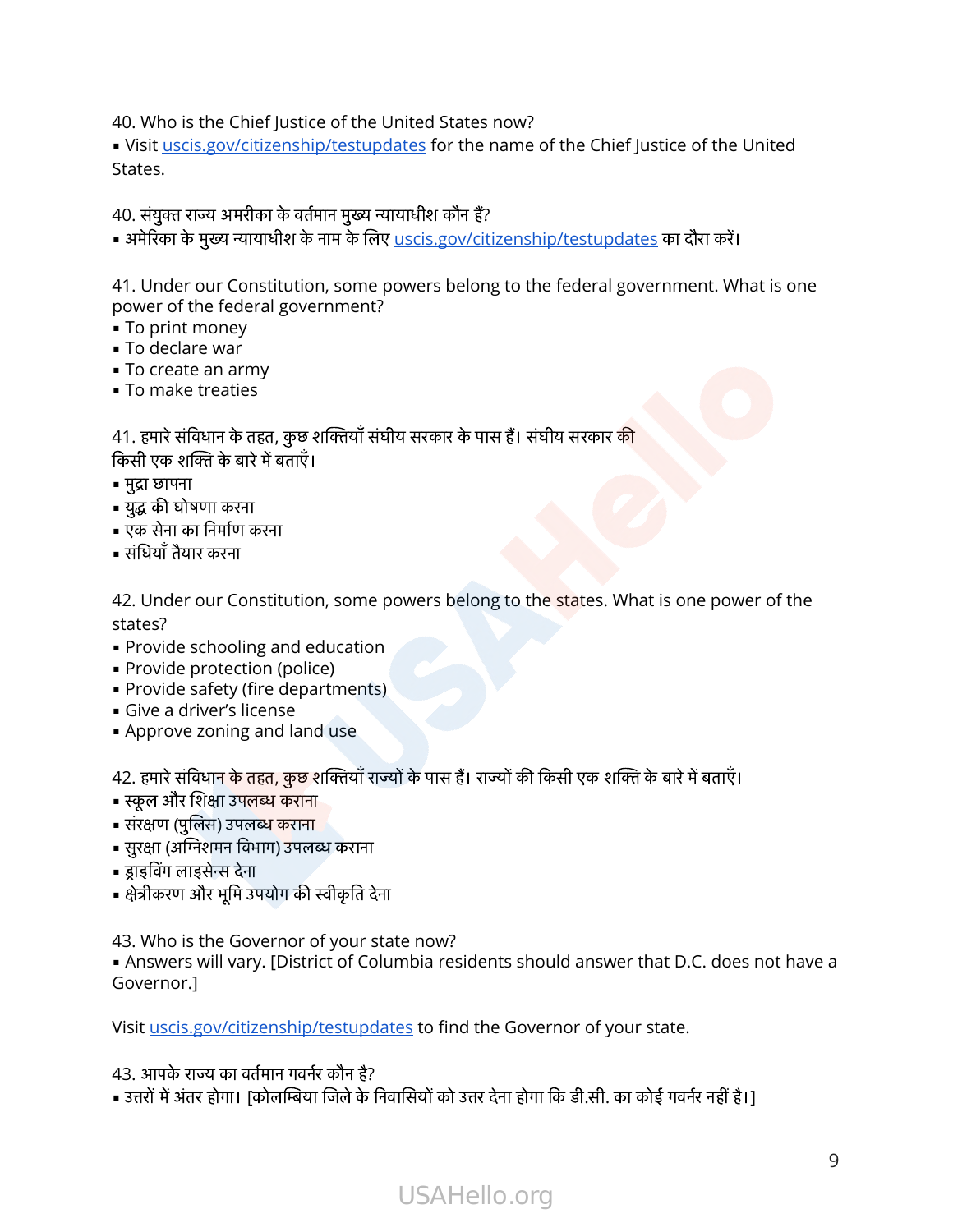44. What is the capital of your state?\*

**Answers will vary. [District of Columbia residents should answer that D.C. is not a state** and does not have a capital. Residents of U.S. territories should name the capital of the territory.] 44. What is the capital of your stat<br>• Answers will vary. [District of Col<br>and does not have a capital. Resid<br>territory.]<br>44. आपके राज्य की राजधानी कौन सी है?\* 44. What is the capital of your state?\*<br>• Answers will vary. [District of Columbia residents should answer that D.C. is not a state<br>and does not have a capital. Residents of U.S. territories should name the capital of the • Answers will vary. [District of Columbia residents should answer that D.C. is not<br>and does not have a capital. Residents of U.S. territories should name the capital<br>territory.]<br>• उत्तरों में अंतर होगा। [कोलम्बिया जिले क

• उत्तरों में अंतर होगा। [कोलम्बिया जिले के निवासियों को उत्तर देना होग<br>राजधानी नहीं है। संयुक्त राज्य अमरीका के क्षेत्रों के निवासियों को क्षेत्र ग<br>45. What are the two major political parties in the Uni<br>• Democratic and राजधानी नहीं है। संयुक्त राज्य<br>45. What are the two m<br>• Democratic and Repu<br>45. संयुक्त राज्य अमरीका की<br>• डिमोक्रेटिक और रिपब्लिकन

45. What are the two major political parties in the United States?\*

**• Democratic and Republican** 

46. What is the political party of the President now? • Visit [uscis.gov/citizenship/testupdates](https://www.uscis.gov/citizenship/testupdates) for the political party of the President. 45. संयुक्त राज्य अमरीका की दो मुख्य राजनीतिक<br>• डिमोक्रेटिक और रिपब्लिकन<br>• Visit <u>uscis.gov/citizenship/testupdate</u><br>• Visit <u>uscis.gov/citizenship/testupdate</u><br>46. वर्तमान राष्ट्रपति किस राजनीतिक पार्टी से हैं? | डिमोक्रेटिक और रिपब्लिकन<br>| 46. What is the political party of the President now?<br>| Visit <u>uscis.gov/citizenship/testupdates</u> for the political party of the Presiq<br>| अष्ट्रपति के राजनीतिक दल के लिए <u>uscis.gov/citizenship</u>

47. What is the name of the Speaker of the House of Representatives now? . Visit [uscis.gov/citizenship/testupdates](https://www.uscis.gov/citizenship/testupdates) for the name of the Speaker of the House of Representatives. 46. वर्तमान राष्ट्रपति किस राजनीतिक पार्टी से हैं?<br>• राष्ट्रपति के राजनीतिक दल के लिए <u>uscis.gov/citizenship/testupdates</u> का दौरा करें।<br>47. What is the name of the Speaker of the House of Representatives nov<br>• Visit <u>usci</u>

• प्रतिनिधि सभा के अध्यक्ष के नाम के लिए [uscis.gov/citizenship/testupdates](https://www.uscis.gov/citizenship/testupdates) का दौरा करें।

### **C: Rights and Responsibilities**  स**:** अधकारएवंउरदाय

48. There are four amendments to the Constitution about who can vote. Describe one of them. 48. There are four amendments to the Constitution about who can vote. Describe one of<br>• Citizens eighteen (18) and older (can vote).<br>• You don't have to pay (a poll tax) to vote.<br>• Any citizen can vote. (Women and men can

- **EXECT:** Citizens eighteen (18) and older (can vote).
- You don't have to pay (a poll tax) to vote.
- **Any citizen can vote. (Women and men can vote.)**
- **A** male citizen of any race (can vote).

बताइए। - CRIZENS CIgNCEN (18) and older (can vote).<br>• You don't have to pay (a poll tax) to vote.<br>• Any citizen can vote. (Women and men can vote.)<br>• A male citizen of any race (can vote).<br>48. संविधान में इस विषय पर चार संशोधन क मात्र बारा सादगर के लिए लाला है, के लिए सांसार करने - Any citizen can vote. (Women and men can vote.)<br>- A male citizen of any race (can vote).<br>48. संविधान में इस विषय पर चार संशोधन किए गए हैं कि कौन मतदान कर न<br>बताइए।<br>अट्ठ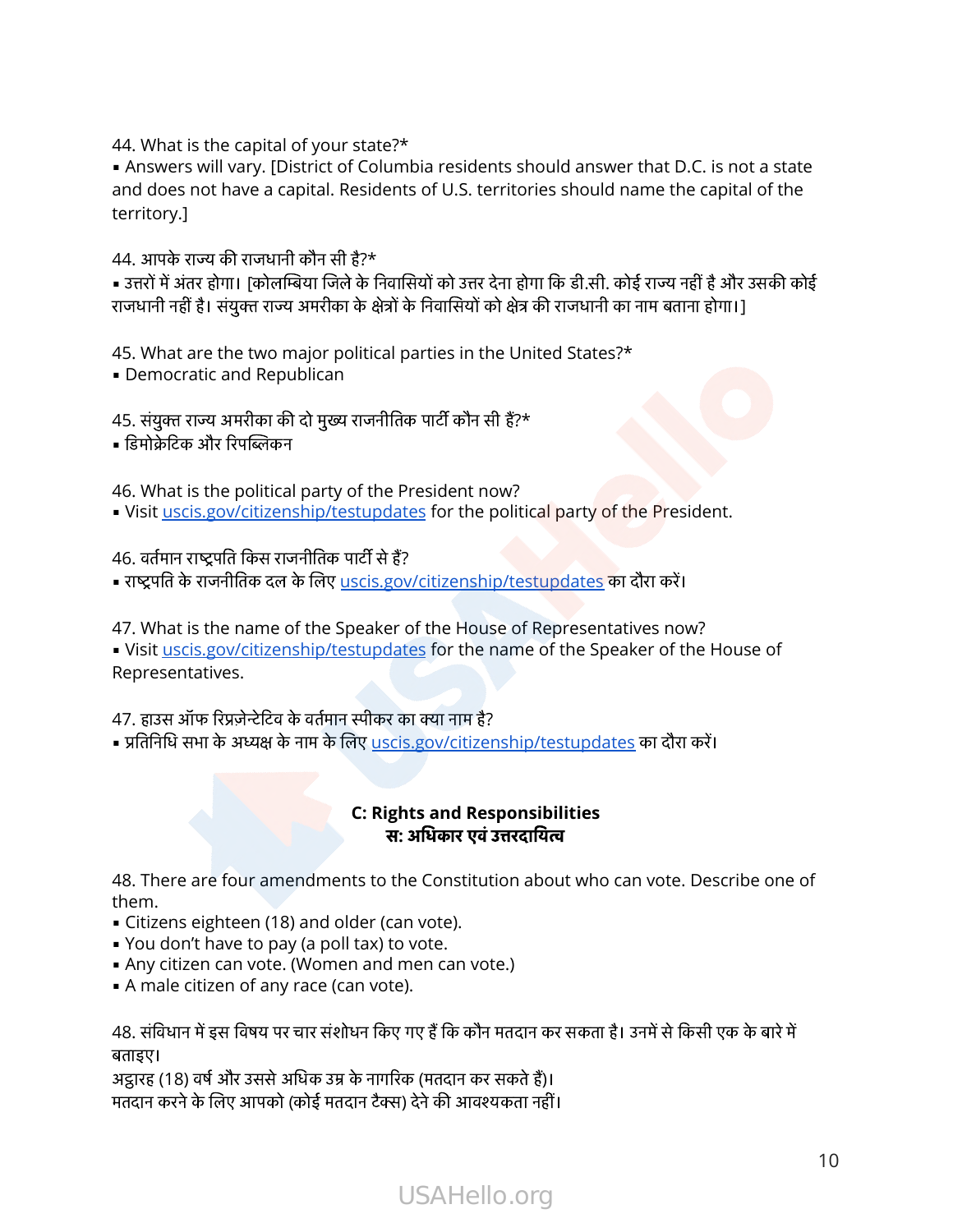- ■<br>■ सभी नागरिक मतदान कर सकते हैं। (महिलाएँ और पुरुष मतदान कर सकते हैं।)<br>■ |<br>|- सभी नागरिक मतदान कर सकते हैं। (महिलाएँ और पुरुष मत<br>|- किसी भी जाति का पुरुष नागरिक (मतदान कर सकता है)।
- 

49. What is one responsibility that is only for United States citizens?\* | किसी भी जाति का पुरुष नागरिक (मतदान कर सकता है)।<br>49. What is one responsibility that is only for United States citizens?<br>| Serve on a jury<br>| Vote in a federal election<br>| Yote in a federal election 49. What is one respo<br>• Serve on a jury<br>• Vote in a federal ele<br>49. वह कौन सी एक ज़िम्मेत्<br>• न्यायपीठ में शामिल होना 49. What is one responsi<br>• Serve on a jury<br>• Vote in a federal electid<br>49. वह कौन सी एक ज़िम्मेदारी<br>• न्यायपीठ में शामिल होना<br>• संघीय चुनाव में मतदान करना

- **E** Serve on a jury
- Vote in a federal election

- 
- 

50. Name one right only for United States citizens. 50. Name one right only<br>• Vote in a federal electid<br>• Run for federal office<br>50. एक अधिकार बताएँ जो केव<br>• संघीय चुनाव में मतदान करना 50. Name one right only for <mark>l</mark><br>• Vote in a federal election<br>• Run for federal office<br>50. एक अधिकार बताएँ जो केवल संयु<br>• संघीय चुनाव में मतदान करना<br>• संघीय सरकार के लिए चुनाव लड़ना

- Vote in a federal election
- Run for federal office

• संघीय चुनाव में मतदान करना<br>50. Name one right only for United States citizens.<br>• Vote in a federal election<br>• Run for federal office<br>50. एक अधिकार बताएँ जो केवल संयुक्त राज्य अमेरिका के नागरिकों के लिए है।

- 
- 

51. What are two rights of everyone living in the United States?

- **Freedom of expression**
- Freedom of speech
- **Freedom of assembly** = Freedom of speech<br>= Freedom of assem<br>= Freedom to petitio<br>= Freedom of religion<br>= The right to bear al<br>51. संयुक्त राज्य में रहने व<br>= अभिव्यक्ति की स्वतंत्रता
- **Freedom to petition the government** = Freedom or assen<br>= Freedom to petitic<br>= Freedom of religic<br>= The right to bear<br>= अभिव्यक्ति की स्वतंत्रता<br>= अभिव्यक्ति की स्वतंत्रता
- **Freedom of religion**
- The right to bear arms

- Freedom of expression<br>- Freedom of speech<br>- Freedom to petition the government<br>- Freedom of religion<br>- The right to bear arms<br>51. संयुक्त राज्य में रहने वाले सभी लोगों के पास कौन से दो अधिकार हैं? = Freedom to petitive<br>= Freedom of religid<br>= The right to bear<br>51. संयुक्त राज्य में रहने<br>= अभिव्यक्ति की स्वतंत्रता<br>= भाषण देने की स्वतंत्रता = The right to bear arms<br>■ The right to bear arms<br>51. संयुक्त राज्य में रहने वाले सभी लोगो<br>■ अभिव्यक्ति की स्वतंत्रता<br>■ भाषण देने की स्वतंत्रता<br>■ एकत्र होने की स्वतंत्रता - '''-''-''<sub>''5'</sub>'': ''-''<br>51. संयुक्त राज्य मे<br>• अभिव्यक्ति की स्व<br>• सरकार से गुज़ारि<br>• सरकार से गुज़ारि 51. संयुक्त राज्य में रहने वाले<br>• अभिव्यक्ति की स्वतंत्रता<br>• भाषण देने की स्वतंत्रता<br>• एकत्र होने की स्वतंत्रता<br>• सरकार से गुज़ारिश करने के<br>• धार्मिक स्वतंत्रता<br>• हथियार रखने की स्वतंत्रता

- 
- 
- 
- 
- 
- 

52. What do we show loyalty to when we say the Pledge of Allegiance?

- The United States
- The flag

- सारा राजने की स्वतंत्रता<br>• हथियार रखने की स्वतंत्रता<br>• The United States<br>• The flag<br>52. प्लेज ऑफ़ एलीजियेंस बोलते समय हम किसके प्रति निष्ठा दिखाते हैं?<br>52. प्लेज ऑफ़ एलीजियेंस बोलते समय हम किसके प्रति निष्ठा दिखाते हैं? ▪ संयु रा अमेरका के त 52. What do we show<br>• The United States<br>• The flag<br>52. प्लेज ऑफ़ एलीजियेंस र<br>• संयुक्त राज्य अमेरिका के<br>• अमेरिका के ध्वज के प्रति

- 
-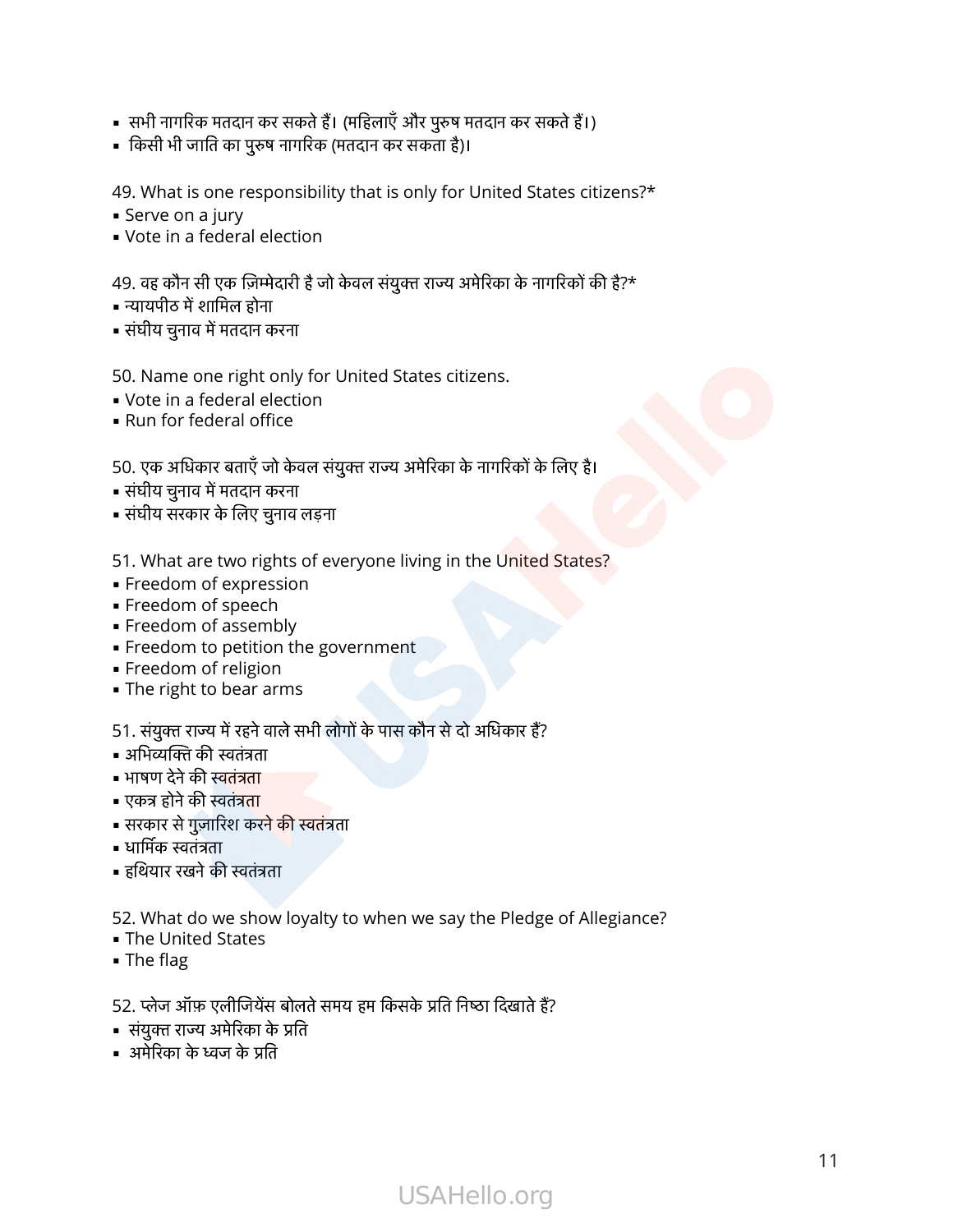53. What is one promise you make when you become a United States citizen?

- **·** Give up loyalty to other countries
- **Defend the Constitution and laws of the United States**
- **.** Obey the laws of the United States
- **E** Serve in the U.S. military (if needed) = Detend the Constitution a<br>• Obey the laws of the Unite<br>• Serve in the U.S. military (i<br>• Serve (do important work<br>• Be loyal to the United Stat<br>53. संयुक्त राज्य अमेरिका का नागरि<br>• अन्य देशों के प्रति निष्ठा छोड़ देंगे
- **Serve (do important work for) the nation (if needed)** • Obey the laws of the United States<br>• Serve in the U.S. military (if needed)<br>• Serve (do important work for) the natio<br>• Be loyal to the United States<br>53. संयुक्त राज्य अमेरिका का नागरिक बनने के बाद 3<br>• अन्य देशों के प्र
- **Be loyal to the United States**

s Give up loyalty to other countries<br>• Defend the Constitution and laws of the United States<br>• Obey the laws of the United States<br>• Serve in the U.S. military (if needed)<br>• Serve (do important work for) the nation (if nee

- 
- अन्य देशों के प्रति निष्ठा छोड़ देंगे<br>• संयुक्त राज्य के संविधान और कानून की रक्षा करेंगे<br>• संयुक्त राज्य के कानूनों का पालन करेंगे - Serve (ao important work for) the hat<br>• Be loyal to the United States<br>53. संयुक्त राज्य अमेरिका का नागरिक बनने के बाद<br>• अन्य देशों के प्रति निष्ठा छोड़ देंगे<br>• संयुक्त राज्य के संविधान और कानून की रक्षा करेंगे<br>• संयुक्त 53. संयुक्त राज्य अमेरिका का नागरिक<br>• अन्य देशों के प्रति निष्ठा छोड़ देंगे<br>• संयुक्त राज्य के संविधान और कानून<br>• संयुक्त राज्य के कानूनों का पालन क<br>• (आवश्यकता पड़ने पर) राष्ट्र की सेवा<br>• संयुक्त राज्य के प्रति निष्ठावान
- 
- 
- " प्रशाद के सार कारण्ड प्रसंदिष्ट<br>53. संयुक्त राज्य अमेरिका का नागरिक बनने के बाद आप क्या ग्<br>" अन्य देशों के प्रति निष्ठा छोड़ देंगे<br>" संयुक्त राज्य के संविधान और कानून की रक्षा करेंगे<br>" संयुक्त राज्य के कानूनों का पालन क
- | संयुक्त राज्य के प्रति निष्ट<br>| 54. How old do citizer<br>| Eighteen (18) and ol<br>|<br>| 54. राष्ट्रपति के चुनाव में मत्

54. How old do citizens have to be to vote for President?\*

**Eighteen (18) and older** 

• (आवश्यकता पड़ने पर) राष्ट्र की सेवा (महत्वपूर्ण कार्य) करेंगे<br>• संयुक्त राज्य के प्रति निष्ठावान रहेंगे<br>54. How old do citizens have to be to vote for President?\*<br>• Eighteen (18) and older<br>54. राष्ट्रपति के चुनाव में मत

55. What are two ways that Americans can participate in their democracy?

- Vote
- **.** Join a political party
- **Help with a campaign**
- **.** Join a civic group
- **.** Join a community group
- **·** Give an elected official your opinion on an issue
- **EXEL Senators and Representatives**
- 
- Run for office
- **· Write to a newspaper**

= Call Senators and Representatives<br>= Publicly support or oppose an issue or policy<br>= Run for office<br>= Write to a newspaper<br>55. अमरीकी नागरिक अपने लोकतंत्र में किन दो तरीकों से भाग<br>= मतदान करके<br>= राजनीतिक दल में शामिल होक = Join a community group<br>= Give an elected official your opinion on an issue<br>= Call Senators and Representatives<br>= Publicly support or oppose an issue or policy<br>= Run for office<br>= Write to a newspaper<br>55. अमरीकी नागरिक अप = Publicly support of opp<br>= Run for office<br>= Write to a newspaper<br>55. अमरीकी नागरिक अपने लोग<br>= मतदान करके<br>= राजनीतिक दल में शामिल होक<br>= किसी अभियान में मदद करके 55. अमरीकी नागरिक अपने लोकतंत्र में किन दो तरीकों<br>• मतदान करके<br>• राजनीतिक दल में शामिल होकर<br>• किसी अभियान में मदद करके<br>• किसी सामुदायिक समूह में शामिल होकर<br>• किसी सुद्दे पर चुने गए अधिकारी को अपनी राय देकर

- मतदान करके
- 
- = राजनीतिक दल में १<br>= किसी अभियान में म<br>= किसी नागरिक समूह<br>= किसी सामुदायिक र<br>= किसी मुद्दे पर चुने गा<br>= सेनेटर और प्रतिनिधि<br>= चुनाव में खड़े होकर • किसी अभियान में मदद क<br>• किसी नागरिक समूह में शा<br>• किसी सामुदायिक समूह में<br>• किसी मुद्दे पर चुने गए अधि<br>• सेनटर और प्रतिनिधियों के<br>• चुनाव में खड़े होकर<br>• समाचार पत्र को लिखकर
- = Karl for office<br>• Write to a newspaper<br>55. अमरीकी नागरिक अपने लोकतंत्र में<br>• मतदान करके<br>• राजनीतिक दल में शामिल होकर<br>• किसी आभियान में मदद करके<br>• किसी नागरिक समूह में शामिल होकर
- राजनीतिक दल में शामिल होकर<br>• किसी अभियान में मदद करके<br>• किसी नागरिक समूह में शामिल होकर<br>• किसी सामुदायिक समूह में शामिल होकर • मतदान करके<br>• राजनीतिक दल में शामिल होकर<br>• किसी अभियान में मदद करके<br>• किसी नागरिक समूह में शामिल होकर<br>• किसी मुद्दे पर चुने गए अधिकारी को अप<br>• सेनेटर और प्रतिनिधियों को फ़ोन करके
- 
- 
- 
-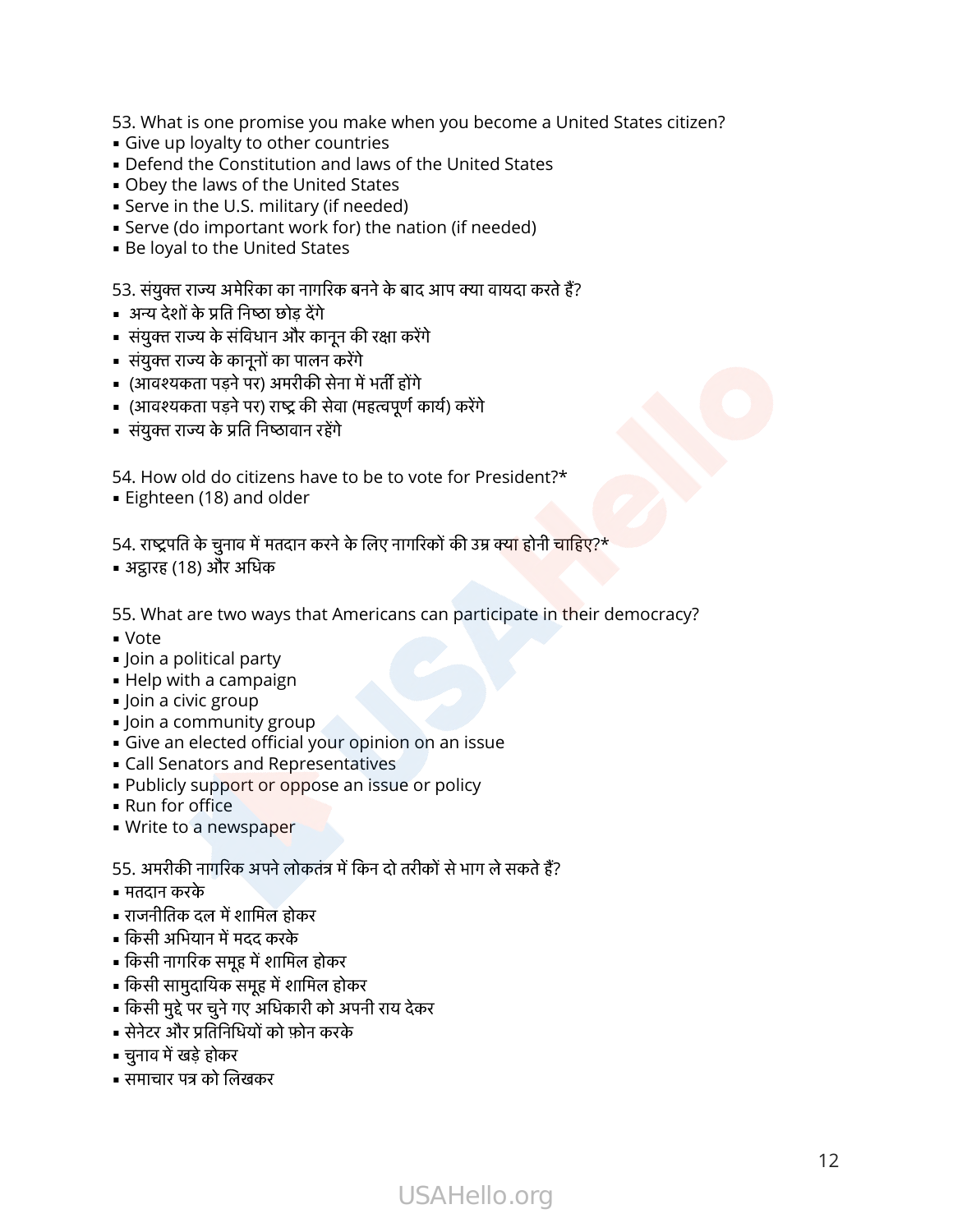56. When is the last day you can send in federal income tax forms?\*  $\blacksquare$  April 15 56. When is the last day you can send in federal i<br>• April 15<br>56. संघीय आय कर फ़ॉर्म भेजने की अंतिम तारीख़ कौन सी है?\*

▪ 15 अैल

57. When must all men register for the Selective Service? 56. संघीय आय कर फ़ॉर्म भेजने की अंतिम तारीख़ कौन सी है?\*<br>• 15 अप्रैल<br>57. When must all men register for the Selective Service?<br>• At age eighteen (18)<br>• Between eighteen (18) and twenty-six (26)<br>57. सभी पुरुषों को सिलेक्टि

- At age eighteen (18)
- Between eighteen (18) and twenty-six (26)

- अट्ठारह (18) साल की उम्र में
- अट्ठारह (18) से छब्बीस (26) साल के बीच

### **American History Colonial Period and Independence**

### अमरीकइतहास औपनवेशककालऔरतंता

58. What is one reason colonists came to America?

- Freedom
- Political liberty
- **· Religious freedom** = Politica<br>= Religiol<br>= Econor<br>= Practici<br>= Escape<br>58. उपनिवे
- **Economic opportunity**
- **Practice their religion**
- 

## = Escape persecution<br>58. उपनिवेशों के अमरीका अ<br>= स्वतंत्रता<br>= राजनीतिक स्वतंत्रता<br>= धार्मिक स्वतंत्रता<br>= आर्थिक अवसर 58. उपनिवेशों के अमरीका आने का कारण क्या था?

- 
- = Rengrous Heedd<br>= Economic oppo<br>= Practice their re<br>= Escape persecu<br>58. उपनिवेशों के अमर्र<br>= स्वतंत्रता ▪ धामक तंता
- 
- 
- अपने धर्म का अनुसरण करना
- उत्पीडन से बचना

59. Who lived in America before the Europeans arrived? - उत्पीड़न से बचना<br>- उत्पीड़न से बचना<br>59. Who lived in America before the Europea<br>- American Indians<br>- Native Americans<br>59. यूरोपियों के आने से पहले अमरीका में कौन रहता था? sengera<br>- American Indi<br>- American Indi<br>- Native Americ<br>59. यूरोपियों के आग्<br>- अमरीकन इंडियन 59. Who lived<br>• American In<br>• Native Amer<br>59. यूरोपियों के 3<br>• अमरीकन इंडियन्

- American Indians
- **Native Americans**
- 
- 
-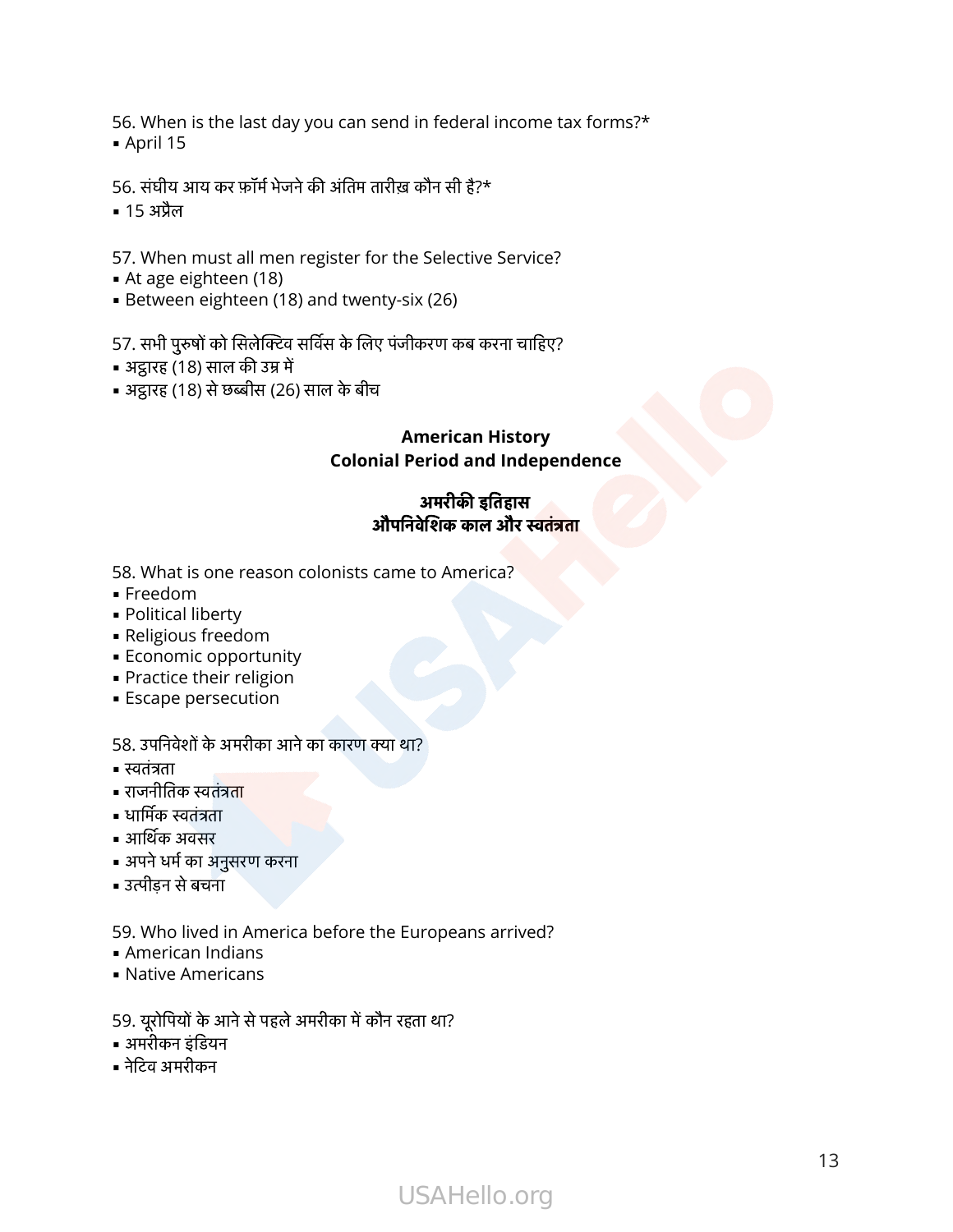60. What group of people was taken to America and sold as slaves? 60. What group of people was taken to America<br>• Africans<br>• People from Africa<br>60. किन लोगों को अमरीका लाकर गुलाम बनाकर बेचा गया?

- Africans
- People from Africa 60. What<br>• African:<br>• People<br>60. किन लें<br>• अफ़्रीकन 60. What group<br>• Africans<br>• People from<br>60. किन लोगों को<br>• अफ़्रीकन

- 
- 

61. Why did the colonists fight the British? the S1. Why did the colonists fight the Britis<br>• Because of high taxes (taxation withou<br>• Because the British army stayed in the<br>• Because they didn't have self-governm<br>61. उपनिवेशियों ने ब्रिटिश से युद्ध क्यों किया?<br>• ऊँ

- **Because of high taxes (taxation without representation)**
- **Because the British army stayed in their houses (boarding, quartering)**
- **Because they didn't have self-government**

the colonists fight the E<br>• Because of high taxes (taxation wi<br>• Because the British army stayed in<br>• Because they didn't have self-gove<br>61. उपनिवेशियों ने ब्रिटिश से युद्ध क्यों किया? - ......., and are coronnous ingite are .<br>• Because of high taxes (taxation w<br>• Because the British army stayed i<br>• Because they didn't have self-gov<br>61. उपनिवेशियों ने ब्रिटिश से युद्ध क्यों किया?<br>• ऊँचे करों के कारण (बि = Because of might takes (takes)<br>= Because the British army sta<br>= Because they didn't have sel<br>61. उपनिवेशियों ने ब्रिटिश से युद्ध क्यों<br>= ऊँचे करों के कारण (बिना प्रतिनिधित्व<br>= क्योंकि ब्रिटिश सेना उनके घरों में आक्<br>= क्

- 
- 
- 

62. Who wrote the Declaration of Independence? • क्योंकि ब्रिटिश सेना उनके घरों में आकर रही<br>• क्योंकि उनके पास स्व-शासन नहीं था<br>62. Who wrote the Declaration of I<br>• (Thomas) Jefferson<br>62. स्वतंत्रता की घोषणा किसने लिखी?

▪ (Thomas) Jefferson

- (थॉमस) जेफ़रसन ने
- 63. When was the Declaration of Independence adopted?

▪ July 4, 1776

63. स्वतंत्रता की घोषणा कब अपनाई गई?

▪ 4 जुलाई, 1776 को

### 64. There were 13 original states. Name three.

- **New Hampshire**
- Massachusetts
- Rhode Island
- **Connecticut**
- **New York**
- **New Jersey**
- **Pennsylvania**
- Delaware
- Maryland
- Virginia
- North Carolina
- **South Carolina**
- Georgia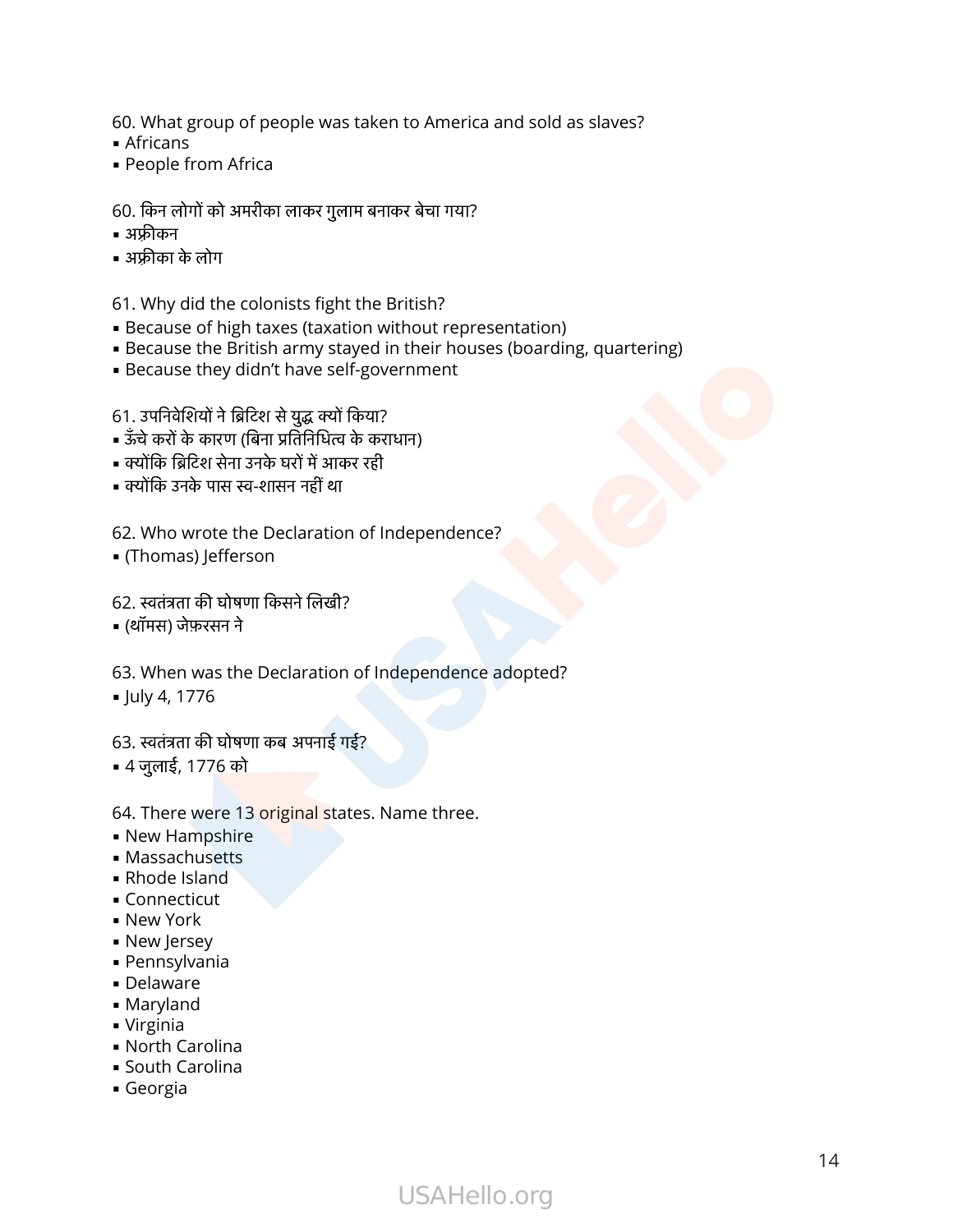64. शुरू में 13 राज्य थे। तीन का नाम बताएँ। 64. शुरू में 13<br>-<br>∎ न्यू हैम्पशायर

- 64. शुरू में 13<br>• न्यू हैम्पशायर<br>• मैसेचुसैट्स<br>• रोड आईलैंड = न्यू हैम्पशायर<br>= मैसेचुसैट्स<br>= रोड आईलैंड<br>= क्नैक्टिकट<br>= न्यू जर्सी<br>= न्यू जर्सी
- मैसेचुसैट्स
- 64. शुरू में 1:<br>• न्यू हैम्पशाय<br>• मैसेचुसैट्स<br>• रोड आईलैंड<br>• कनैक्टिकट
- 64. शुरू में<br>• न्यू हैम्पश<br>• मैसेचुसैट्<br>• रोड आईर<br>• न्यूयॉर्क<br>• न्यू जर्सी
- न्यूयॉर्क
- = मैंसेचुसैट्स<br>= रोड आईले<br>= कनैक्टिक<br>= न्यू जर्सी<br>= पेन्सिलवेन् = रोड आई<br>= कनैक्टि<br>= न्यूयॉर्क<br>= न्यू जर्सी<br>= पेन्सिलव्<br>= मैरीलैंड = कनैक्टिक<br>= न्यूयॉर्क<br>= न्यू जर्सी<br>= पेन्सिलवेन्<br>= मैरीलैंड<br>= वर्जीनीया
- = पेन्सिलवे|<br>= डेलावेयर<br>= मैरीलैंड<br>= नॉर्थ कैरो<br>= साउथ कै<br>= जॉर्जिया
- 
- 
- 
- नॉथ कै रोलाइना
- साउथ कै रोलाइना
- 

65. What happened at the Constitutional Convention?

- **The Constitution was written.**
- **.** The Founding Fathers wrote the Constitution. - बाहिरवा<br>65. What happened at the Co<br>• The Constitution was writte<br>• The Founding Fathers wrote<br>65. संवैधानिक सम्मेलन में क्या हुआ? 65. What happened a<br>• The Constitution wa<br>• The Founding Fathe<br>65. संवैधानिक सम्मेलन में व<br>• संविधान लिखा गया था। ७५: What Happerica at the Cons<br>• The Constitution was written.<br>• The Founding Fathers wrote t<br>65. संवैधानिक सम्मेलन में क्या हुआ?<br>• संविधान लिखा गया था।<br>• फांउडिंग फादर्स ने संविधान लिखा था।

- 
- संविधान लिखा गया था।<br>• फांउडिंग फादर्स ने संविधान ति<br>66. When was the Const<br>• 1787<br>66. संविधान कब लिखा गया? = फांउडिंग प<br>66. When<br>= 1787<br>66. संविधाः

66. When was the Constitution written?

**1787** 

67. The Federalist Papers supported the passage of the U.S. Constitution. Name one of the writers. o7. The Federalist Fapers supported the passage of the 0.5. constitution. Name of<br>writers.<br>• (James) Madison<br>• (Alexander) Hamilton<br>• (John) Jay<br>• Publius

- (James) Madison
- (Alexander) Hamilton • (James) Ma<br>• (James) Ma<br>• (Alexander<br>• (John) Jay<br>• Publius<br>67. फ़ेडरलिस्ट ' = yames) maaison<br>= (Alexander) Ham<br>= (John) Jay<br>= Publius<br>67. फ़ेडरलिस्ट पेपर्स ने<br>= जेम्स मैडिसन
- $\blacksquare$  (John) Jay
- Publius

= Publius<br>= Publius<br>= जेम्स मैडि<br>= (एलेक्ज़ेंड<br>= (जॉन) जे<br>= पब्लियस

- 
- 
- (जॉन) जे
-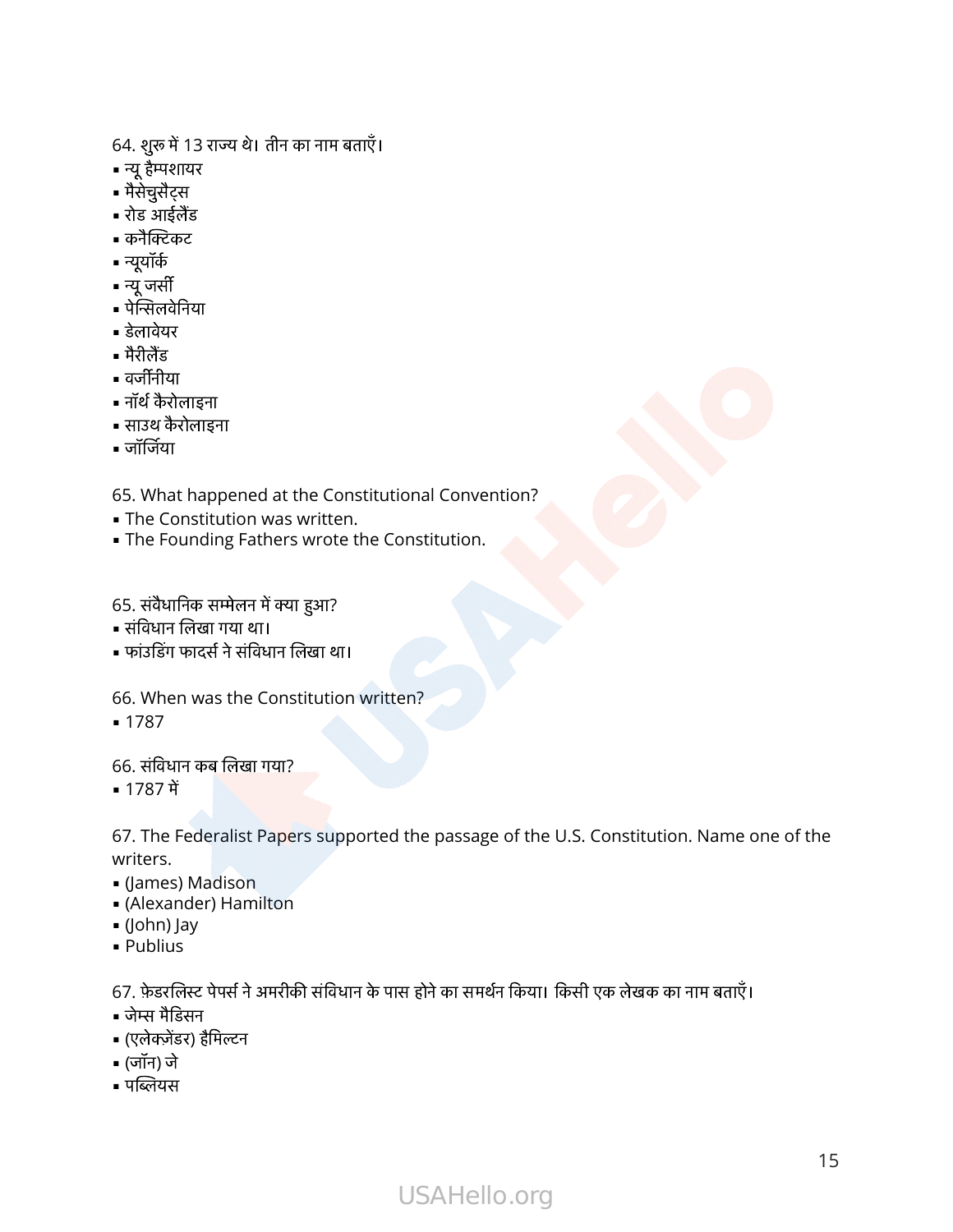68. What is one thing Benjamin Franklin is famous for?

- U.S. diplomat
- **.** Oldest member of the Constitutional Convention
- **Eirst Postmaster General of the United States** 68. What is one thing Benjamin Franklin is<br>• U.S. diplomat<br>• Oldest member of the Constitutional Cor<br>• First Postmaster General of the United Si<br>• Writer of "Poor Richard's Almanac"<br>• Started the first free libraries<br>68. = U.S. alpioma<br>= Oldest meml<br>= First Postma<br>= Writer of "Po<br>= Started the f<br>68. बेंजामिन फ्रैंको<br>=अमरीकी राजदूत = Oldest membe<br>= First Postmaste<br>= Writer of "Poor<br>= Started the firs<br>68. बेंजामिन फ्रैंकलि<br>=अमरीकी राजदूत
- Writer of "Poor Richard's Almanac"
- **Example 1 Started the first free libraries**

- 
- 
- . अमरीका के पहले पोस्टमास्टर जनरल (महाडाकपाल) ▪"पूअर रचड्स एलमैनेक" के लेखक 68. बेंजामिन फ्रैंकलिन किस बात के लि<br>•अमरीकी राजदूत<br>•संवैधानिक सम्मेलन<br>•"पूअर रिचर्ड्स एलमैनेक" के लेखक<br>• मुफ़्त पुस्तकालयों के पहले संस्थापक<br>• मुफ़्त पुस्तकालयों के पहले संस्थापक
- 
- 

69. Who is the "Father of Our Country"? ▪ (George) Washington •"पूअर रिचर्ड्स एलमैनेक" के लेखक<br>• मुफ़्त पुस्तकालयों के पहले संस्थापक<br>69. Who is the "Father of Our<br>• (George) Washington<br>69. हमारे देश के "राष्ट्र पिता" कौन हैं? • मुफ़्त पुस्तकालयों<br>69. Who is the "<br>• (George) Was<br>69. हमारे देश के "र<br>• (जॉर्ज) वॉशिंगटन

70. Who was the first President?\* • (जॉर्ज) वॉशिंगटन<br>70. Who was the first President?<br>• (George) Washington<br>70. अमरीका के पहले राष्ट्रपति कौन थे?\* ,<br>70. Who was th<br>• (George) Was<br>70. अमरीका के पह<br>• (जॉर्ज) वॉशिंगटन

▪ (George) Washington

### **American History 1800s**

### सन **1800** म

- 71. What territory did the United States buy from France in 1803? **स**<br>71. What territory did the United States bu<br>• The Louisiana Territory<br>• Louisiana<br>71. 1803 में अमरीका ने फ़्रांस से कौन सा क्षेत्र खरीदा? 71. What territ<br>• The Louisiana<br>• Louisiana<br>71. 1803 में अमर्र<br>• लुइज़ियाना क्षेत्र
- **The Louisiana Territory**
- **-** Louisiana
- 71. 1803 में अमरीका ने फ़्रांस से कौन सा क्षेत्र खरीदा?<br>• लुइज़ियाना क्षेत्र<br>• लुइज़ियाना
- 
-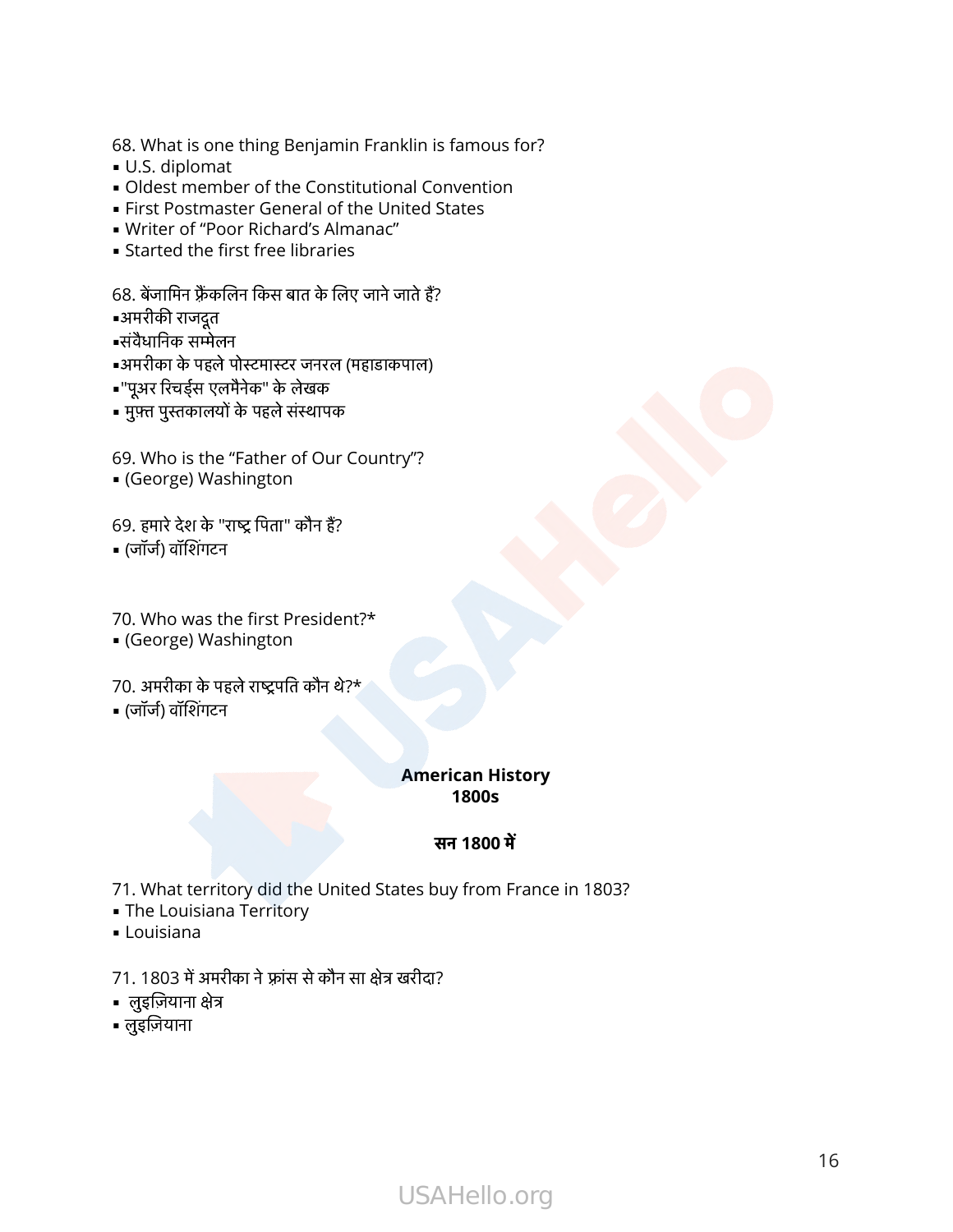72. Name one war fought by the United States in the 1800s.

- $\blacksquare$  War of 1812
- **Mexican-American War** = War of ToTZ<br>• Mexican-American<br>• Civil War<br>• Spanish-American \<br>72. सन 1800 में संयुक्त र<br>• 1812 का युद्ध
- **Civil War**
- **Spanish-American War**

72. Name one war fought by the United States in the<br>• War of 1812<br>• Mexican-American War<br>• Spanish-American War<br>• Spanish-American War<br>72. सन 1800 में संयुक्त राज्य द्वारा लड़े किसी युद्ध का नाम बताएँ। = Spanish-Americar<br>72. सन 1800 में संयुक्त<br>= 1812 का युद्ध<br>= मैक्सिकन-अमरीकन युद्ध<br>= मृह युद्ध<br>= स्पैनिश-अमरीकन युद्ध

- 1812 का युद्ध
- 
- 
- गृह युद्ध<br>• स्पैनिश-अमरीकन युद्ध

73. Name the U.S. war between the North and the South.

- $\blacksquare$  The Civil War
- **.** The War between the States

# - स्पैनिश-अमरीकन युद्ध<br>73. Name the U.S. war between the North and tl<br>- The Civil War<br>- The War between the States<br>73. उत्तर और दक्षिण के बीच हुए अमरीकी युद्ध का नाम बताएँ। 73. Name the U.<br>• The Civil War<br>• The War betwe<br>73. उत्तर और दक्षिण<br>• गृह युद्ध

- गृह युद्ध
- 

74. Name one problem that led to the Civil War. - राज्यों के बीच युद्ध<br>- राज्यों के बीच युद्ध<br>74. Name one problem that led to the Ci<br>- States' rights<br>- States' rights<br>74. गृह युद्ध के शुरू होने का कोई एक कारण बताएँ।

- **Slavery**
- **Economic reasons** 74. Name one<br>• Slavery<br>• Economic re<br>• States' rights<br>74. गृह युद्ध के शुर<br>• गुलामी - Mirame Shelp:<br>• Slavery<br>• Economic rease<br>• States' rights<br>74. गृह युद्ध के शुरू हें<br>• गुलामी<br>• आर्थिक कारण
- **Example States' rights**
- 
- गुलामी
- 
- 

75. What was one important thing that Abraham Lincoln did?\* THET PREVISION: THET PREVISION<br>- Freed the slaves (Emancipation Proclama<br>- Saved (or preserved) the Union<br>- Led the United States during the Civil Wa<br>75. अब्राहम लिंकन ने कौन सा महत्वपूर्ण काम किया?\* T5. What was <mark>one import</mark>ant thing that Ab<br>• Freed the slaves (Emancipation Proclam<br>• Saved (or preserved) the Union<br>• Led the United States during the Civil W<br>75. अब्राहम लिंकन ने कौन सा महत्वपूर्ण काम किया?\*<br>• गुलामों क

- **Example 1** Freed the slaves (Emancipation Proclamation)
- Saved (or preserved) the Union
- **.** Led the United States during the Civil War - Strimatinas one important<br>• Freed the slaves (Emancipa<br>• Saved (or preserved) the U<br>• Led the United States durin<br>75. अब्राहम लिंकन ने कौन सा महत्वप<br>• गुलामों को स्वतंत्र करवाया (इमैंसिपे<br>• संघ की रक्षा की या (बचाकर रखा | Freed the slaves (**Inlanciputer**<br>| Saved (or preserved) the Ur<br>| Led the United States durin<br>|<br>| गुह युद्ध में अमरीका का नेतृत्व किया<br>| गृह युद्ध में अमरीका का नेतृत्व किया

- 
- 
- 
- 76. What did the Emancipation Proclamation do?
- Freed the slaves
- **Example 3 Freed slaves in the Confederacy**
- **Freed slaves in the Confederate states**
- **Example 3 Freed slaves in most Southern states**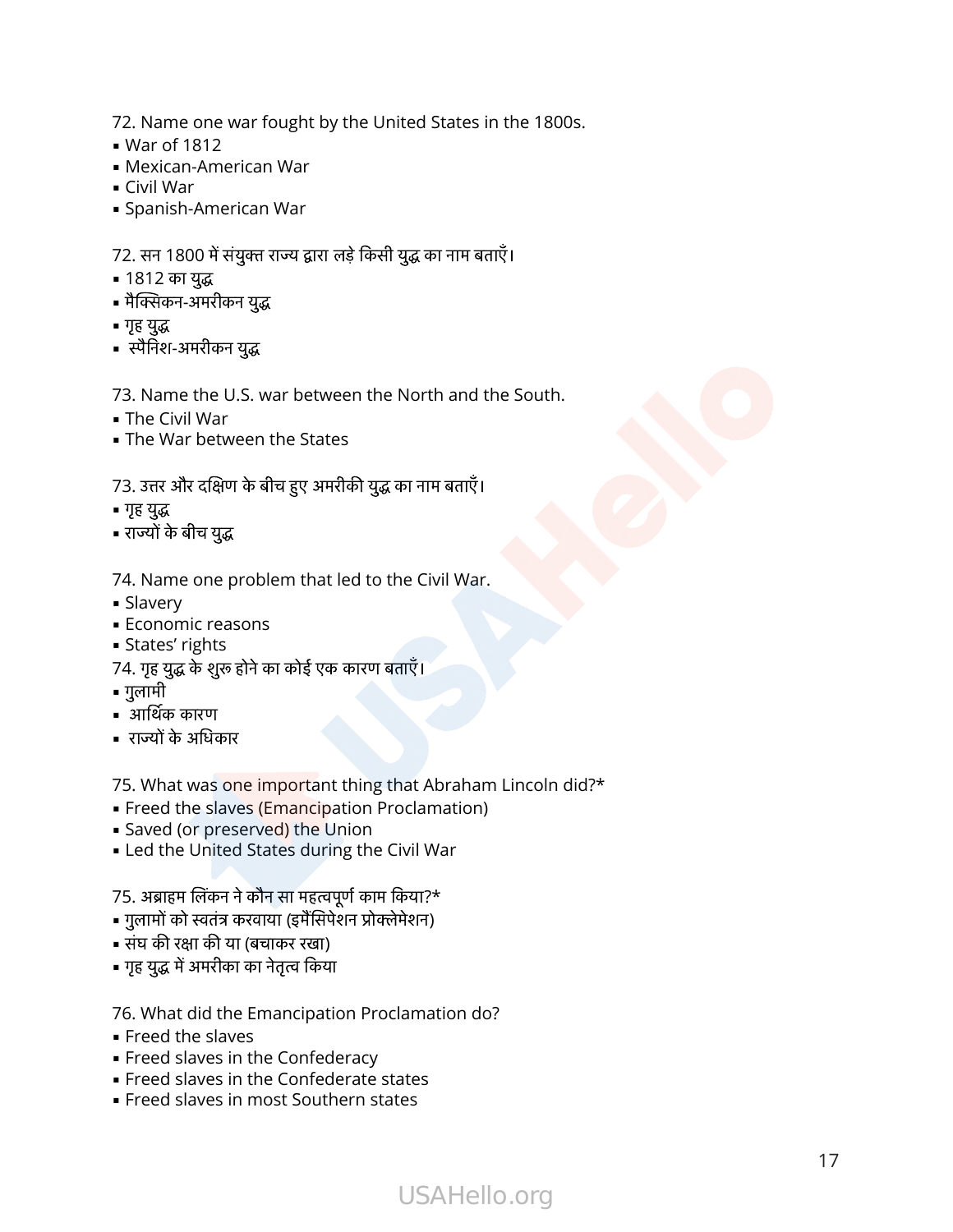76. इमैंसिपेशन प्रोक्लेमेशन से क्या हुआ?<br><br>-76. इमैंसिपेशन प्रोग्<br>76. इमैंसिपेशन प्रोग्<br>• गुलाम स्वतंत्र हुए

- 
- गुलाम स्वतंत्र हुए<br>• कन्फेड्रेसी में गुलाम स्वतंत्र हुए
- कन्फेड्रेट राज्यों में गुलाम स्वतंत्र हुए
- 76. इमैंसिपेशन प्रोक्लेमेशन से क्या हुआ?<br>• गुलाम स्वतंत्र हुए<br>• कन्फेड्रेसी में गुलाम स्वतंत्र हुए<br>• कन्फेड्रेट राज्यों में गुलाम स्वतंत्र हुए<br>• अधिकतर दक्षिणी राज्यों में गुलाम स्वतंत्र हुए - अप्रिकतर दक्षिणी राज्यों में गुलाम<br>- अधिकतर दक्षिणी राज्यों में गुलाम<br>- Fought for women's right:<br>- Fought for civil rights<br>77. सूजन बी. एंथनी ने क्या किया?

77. What did Susan B. Anthony do? न्दा सारा सदर सारा सारा हुआ गया।<br>17. What did Susan B. Anthon<br>• Fought for civil rights<br>• Fought for civil rights<br>77. सूज़न बी. एंथनी ने क्या किया?<br>• महिलाओं के अधिकारों के लिए लड़ीं

- Fought for women's rights
- **· Fought for civil rights**

- 
- 77. What did Susan B. Antl<br>• Fought for women's righ<br>• Fought for civil rights<br>77. सूज़न बी. एंथनी ने क्या किया?<br>• महिलाओं के अधिकारों के लिए त

### **American History Recent American History and Other Important Historical Information**

### हालकाअमरीकइतहासऔरअमहपूणऐतहासकजानकारी

78. Name one war fought by the United States in the 1900s.\*

- World War I
- World War II
- Korean War
- Vietnam War
- (Persian) Gulf War

78. Name one war fought by the United States in the 1<br>• World War I<br>• World War II<br>• Korean War<br>• (Persian) Gulf War<br>• (Persian) Gulf War<br>78. सन 1900 में संयुक्त राज्य द्वारा किए किसी युद्ध का नाम बताएँ।\* = world war |<br>• World War ||<br>• Korean War<br>• Vietnam War<br>• (Persian) Gulf<br>78. सन 1900 में<br>• प्रथम विश्व युद्ध = world war il<br>= Korean War<br>= Vietnam War<br>= (Persian) Gulf<br>78. सन 1900 में स्<br>= प्रथम विश्व युद्ध े<br>78. सन 1900 में संयुक्त र<br>• प्रथम विश्व युद्ध<br>• द्वितीय विश्व युद्ध<br>• कोरियाई युद्ध<br>• वियतनाम युद्ध<br>• (अरब की) खाड़ी का युद्ध

- 
- Rorean War<br>• Vietnam Wa<br>• (Persian) Gu<br>78. सन 1900<br>• प्रथम विश्व युद्ध<br>• द्वितीय विश्व युद्ध ▪ वयतनाम यु
- 
- 
- 

79. Who was President during World War I? | कोरियाई युद्ध<br>| वियतनाम युद्ध<br>| (अरब की) खाड़ी का युद्ध<br>|<br>|79. Who was President during World<br>| (Woodrow) Wilson<br>|79. प्रथम विश्व युद्ध के दौरान राष्ट्रपति कौन थे? = (अरब की) खाड़ी का युद्ध<br>79. Who was Preside<br>= (Woodrow) Wilson<br>79. प्रथम विश्व युद्ध के दौरा<br>= (वुडरो) विल्सन

▪ (Woodrow) Wilson

80. Who was President during the Great Depression and World War II?

▪ (Franklin) Roosevelt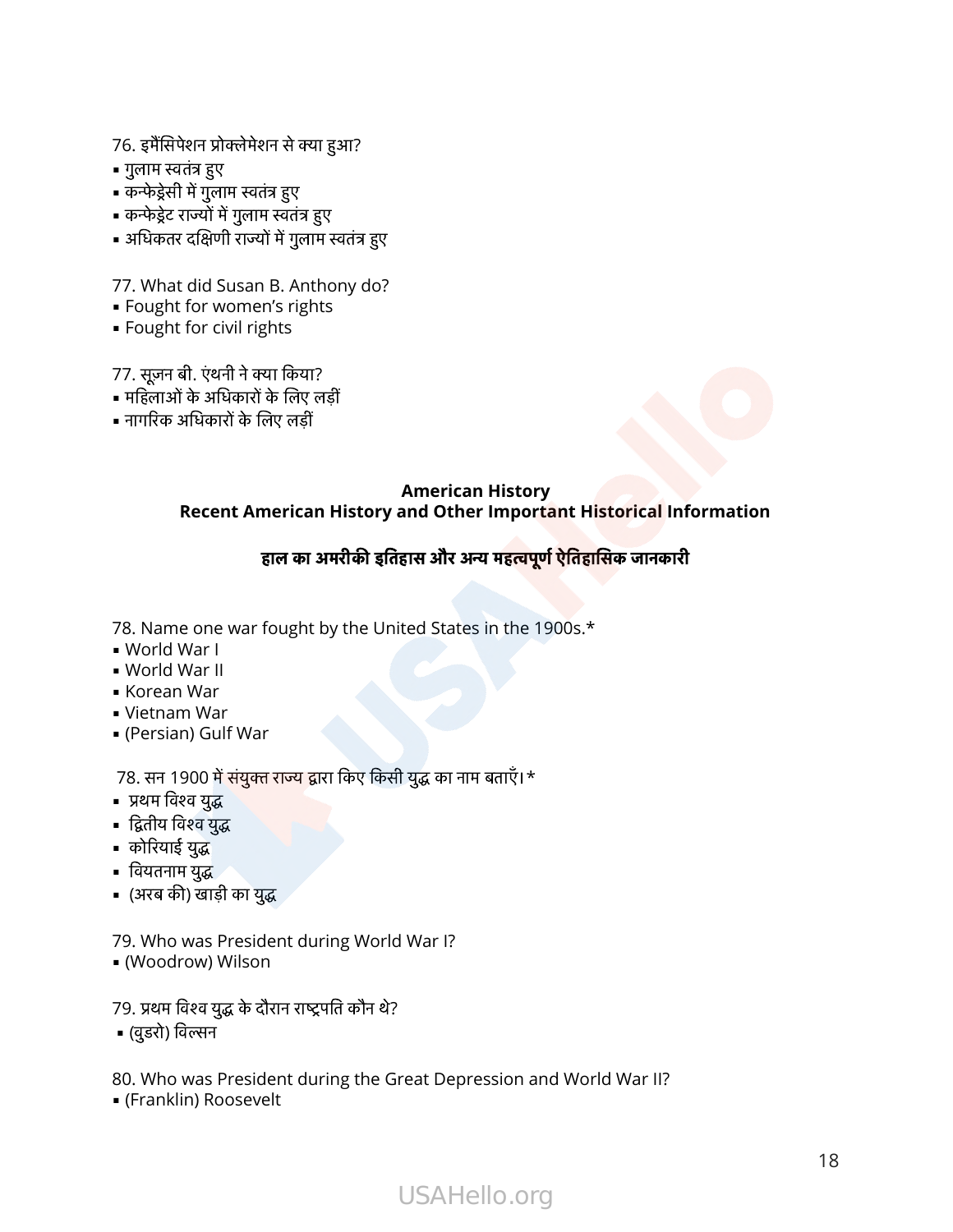80.<br><br>80. महामंदी और द्वितीय विश्व युद्ध के दौरान राष्ट्रपति कौन थे? 80. महामंदी और द्वितीर<br>80. महामंदी और द्वितीर<br>• (फ्रैंकलिन) रूज़ावेल्ट

81. Who did the United States fight in World War II?

**.** Japan, Germany, and Italy

| (फ्रैंकलिन) रूज़ावेल्ट<br>81. Who did the United States fight in World War I<br>|- Japan, Germany, and Italy<br>|- 81. द्वितीय विश्व युद्ध में संयुक्त राज्य किन देशों के खिलाफ़ लड़ा? ▪ जापान, जमनी, और इटली

82. Before he was President, Eisenhower was a general. What war was he in? ▪ World War II 81. द्वितीय विश्व युद्ध में संयुक्त राज्य किन देशों के खिलाफ़ लड़ा?<br>• जापान, जर्मनी, और इटली<br>82. Before he was President, Eisenhower was a general. What wa<br>• World War II<br>82. राष्ट्रपति बनने से पहले, आइज़नहावर एक जनरल थे। = जापान, जर्मनी, और<br>82. Before he wa<br>= World War II<br>82. राष्ट्रपति बनने से प<br>= द्वितीय विश्व युद्ध में

82. राष्ट्रपति बनने से पहले, आइज़नहावर एक जनरल थे। वह र्<br>• द्वितीय विश्व युद्ध में<br>83. During the Cold War, what was the main cor<br>• Communism<br>83. शीत युद्ध के दौरान, संयुक्त राज्य की मुख्य चिंता क्या थी?

83. During the Cold War, what was the main concern of the United States? • Communism

■ साम्यवाद

84. What movement tried to end racial discrimination? 83. शीत युद्ध के दौरान, संयुक्त राज्य की मुख्य चिंता क्या थी?<br>• साम्यवाद<br>84. What movement tried to end racial discrimination?<br>• Civil rights (movement)<br>84. कौन से आंदोलन ने जातीय भेदभाव को समाप्त करने की कोशिश की?

**· Civil rights (movement)** 

• नागरिक अधिकारों (का आंदोलन)

85. What did Martin Luther King, Jr. do?\*

- **Fought for civil rights**
- . Worked for equality for all Americans • नागरिक अधिकारों (का आंदोलन)<br>85. What did Martin Luther King<br>• Fought for ci<mark>vil</mark> rights<br>• Worked for equality for all Am<br>85. मार्टिन लूथर किंग ने क्या किया था?\* 85. What did Martin Luther King, J<br>• Fought for civil rights<br>• Worked for equality for all Amer<br>85. मार्टिन लूथर किंग ने क्या किया था?\*<br>• नागरिक अधिकारों के लिए लड़े<br>• सभी अमरीकियों की समानता के लिए लड़े

- नागरिक अधिकारों के लिए लड़े
- 

86. What major event happened on September 11, 2001, in the United States? **EXEC** Terrorists attacked the United States. sst matrix (1998) को सारा माला<br>• नागरिक अधिकारों के लिए लड़े<br>• सभी अमरीकियों की समानता के लिए लड़े<br>86. What major event happened on September 11, 200<br>• Terrorists attacked the United States.<br>86. 11 सितम्बर, 2001, को संयुक • सभी अमरीकियों की समानता के लिए लड़े<br>86. What major event happened on September 11, 200<br>• Terrorists attacked the United States.<br>86. 11 सितम्बर, 2001, को संयुक्त राज्य में कौन सी महान घटना घटी?<br>• आतंकवादियों ने संयुक्त र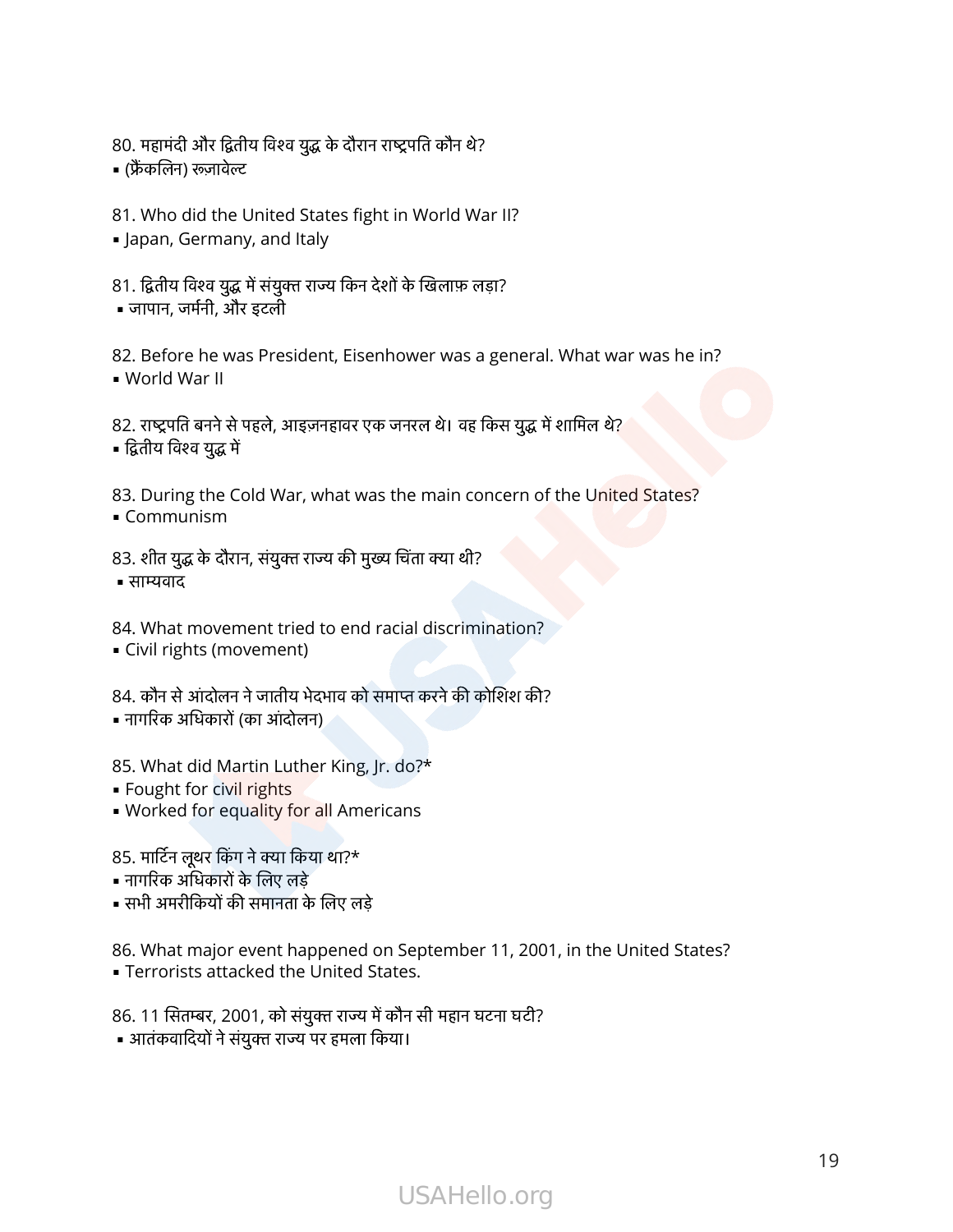87. Name one American Indian tribe in the United States.

[USCIS Officers will be supplied with a list of federally recognized American Indian tribes.]

■ Cherokee ■ Navajo ■ Sioux ■ Chippewa ■ Choctaw ■ Pueblo ■ Apache ■ Iroquois ■ Creek

- Blackfeet Seminole Cheyenne Arawak Shawnee Mohegan Huron Oneida
- Lakota Crow Teton Hopi Inuit

87. संयुक्त राज्य की किसी एक अमरीकन इंडियन जनजाति का नाम बताएँ।

[यूएससीआईएस अधिकारियों को संघ द्वारा मान्य अमरीकन इंडियन जनजातियों की सूची उपलब्ध करवाई जाएगी।]

■ Cherokee ■ Navajo ■ Sioux ■ Chippewa ■ Choctaw ■ Pueblo ■ Apache ■ Iroquois ■ Creek

■ Blackfeet ■ Seminole ■ Cheyenne ■ Arawak ■ Shawnee ■ Mohegan ■ Huron ■ Oneida

■ Lakota ■ Crow ■ Teton ■ Hopi ■ Inuit

### **Integrated Civics Geography**

### समतनागरकशा भूगोल

88. Name one of the two longest rivers in the United States.

- Missouri (River)
- **Mississippi (River)**

88. अमरीका की दो सबसे लंबी नदियों में से एक का नाम बताएँ। 88. Name or<br>• Missouri (F<br>• Mississippi<br>88. अमरीका की<br>• मिसौरी (नदी) 88. Name one<br>• Missouri (Rive<br>• Mississippi (R<br>88. अमरीका की दे<br>• मिसौरी (नदी)

- 
- 

89. What ocean is on the West Coast of the United States? • मिसोरी (नदी)<br>• मिसिसिपी (नदी)<br>89. What ocean is on the West Coast of the U<br>• Pacific (Ocean)<br>89. संयुक्त राज्य के पश्चिमी तट पर कौन सा महासागर है?

▪ Pacific (Ocean)

• प्रशांत (महासागर)

90. What ocean is on the East Coast of the United States? • Atlantic (Ocean) 89. संयुक्त राज्य के पश्चिमी तट पर कौन सा महासागर<br>• प्रशांत (महासागर)<br>90. What ocean is on the East Coast of the<br>• Atlantic (Ocean)<br>90. संयुक्त राज्य के पूर्वी तट पर कौन सा महासागर है? = प्रशांत (महासागर)<br>९०. What ocean is o<br>= Atlantic (Ocean)<br>९०. संयुक्त राज्य के पूर्वी<br>= अटलांटिक (महासागर)

91. Name one U.S. territory.

- Puerto Rico
- U.S. Virgin Islands
- American Samoa
- Northern Mariana Islands
- Guam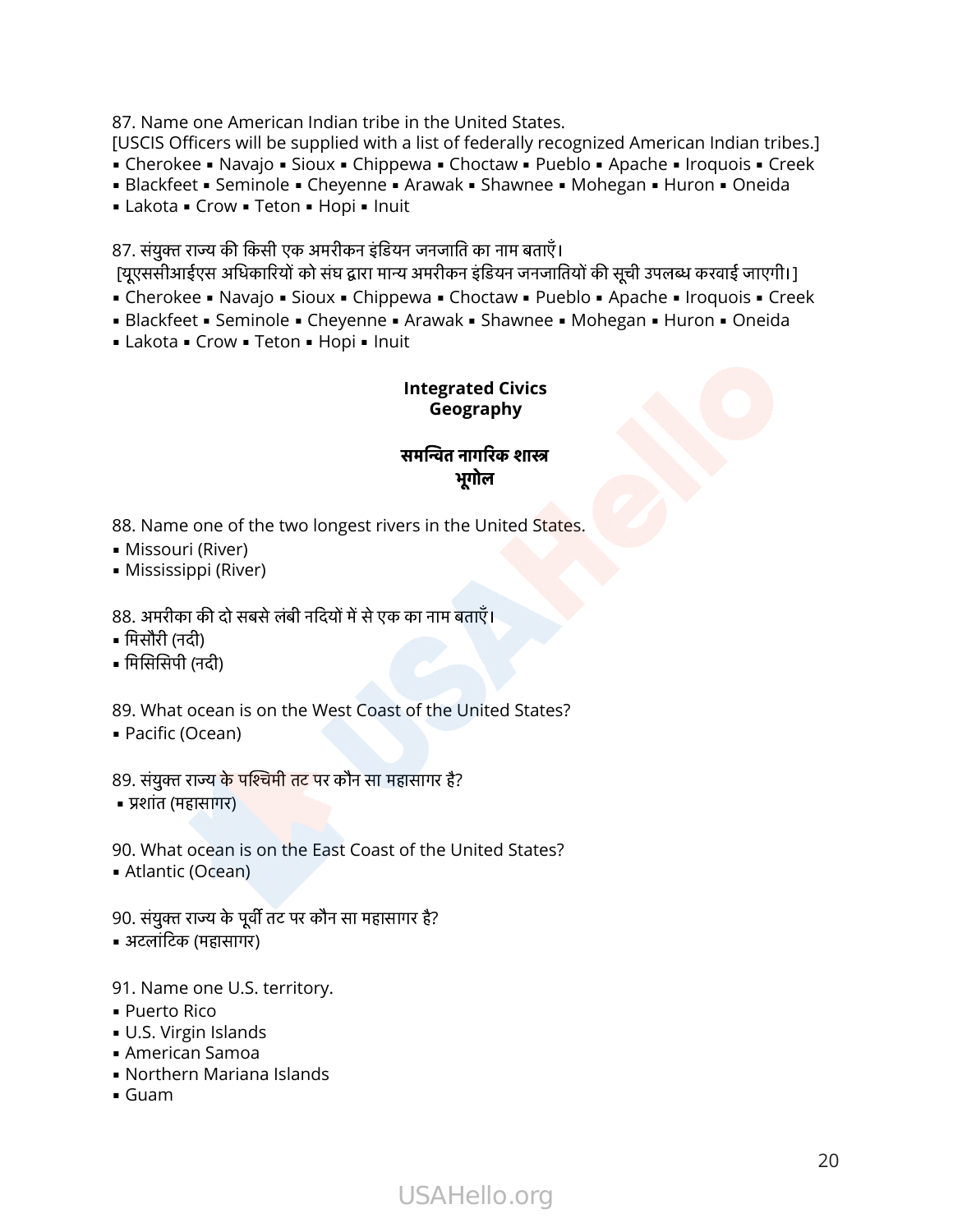- 91. किसी अमरीकी क्षेत्र का नाम बताएँ।<br><br>परिसी अमरीकी क्षेत्र का नाम बताएँ। 91. किसी अग्<br>91. किसी अग्<br>• प्योर्तोरिको 91. किसी अमरीकी क्षेत्र का<br>• प्योर्तोरिको<br>• अमरीकी वर्जिन आईलैंड्स 91. किसी अमरीकी क्षेत्र का<br>• प्योर्तोरिको<br>• प्योर्तोरिको<br>• अमरीकन समोआ<br>• नार्दर्न मारियाना आइलैंड्स
- 
- 
- अमरीकन समोआ
- 
- गुआम
- 92. Name one state that borders Canada.
- Maine
- **New Hampshire**
- Vermont
- **New York**
- Pennsylvania
- Ohio
- Michigan
- Minnesota
- North Dakota
- Montana
- Idaho
- Washington
- Alaska

= Minnesota<br>= North Dakota<br>= Montana<br>= Idaho<br>= Washington<br>= Alaska<br>92. किसी एक राज्य का नाम बताएँ जो कनाडा की सीमा के साथ हो। = wontana<br>= Idaho<br>= Washingto<br>= Alaska<br>92. किसी एक<br>= मेन<br>= न्यू हैम्पशायर 92. किसी एक<br>• मेन<br>• न्यू हैम्पशायर<br>• न्यूयॉर्क<br>• पैंसिल्वेनिया

- मेन
- प्यवास<br>• Wask<br>• Alask<br>92. किर<br>• न्यू हैम्प<br>• वर्मोंट
- 
- न्यूयॉर्क
- = मेन<br>= न्यू हैम्पश<br>= वर्मोंट<br>= न्यूयॉर्क<br>= अोहायो<br>= मिशिगन = न्यू हैम्पशा<br>= वर्मोंट<br>= न्यूयॉर्क<br>= पैंसिल्वेनि<br>= मिशिगन<br>= मिनेसोटा
- ओहायो
- 
- = मिशिगन<br>= मिनेसोटा<br>= नॉर्थ डकोट<br>= आइडाहो<br>= वॉशिंगटन
- नॉथ डकोटा
- मॉन्टाना
- आइडाहो
- 
- अलास्का

93. Mencione un estado que tiene frontera con México.

- California
- $\blacksquare$  Arizona
- **Nuevo México**
- Texas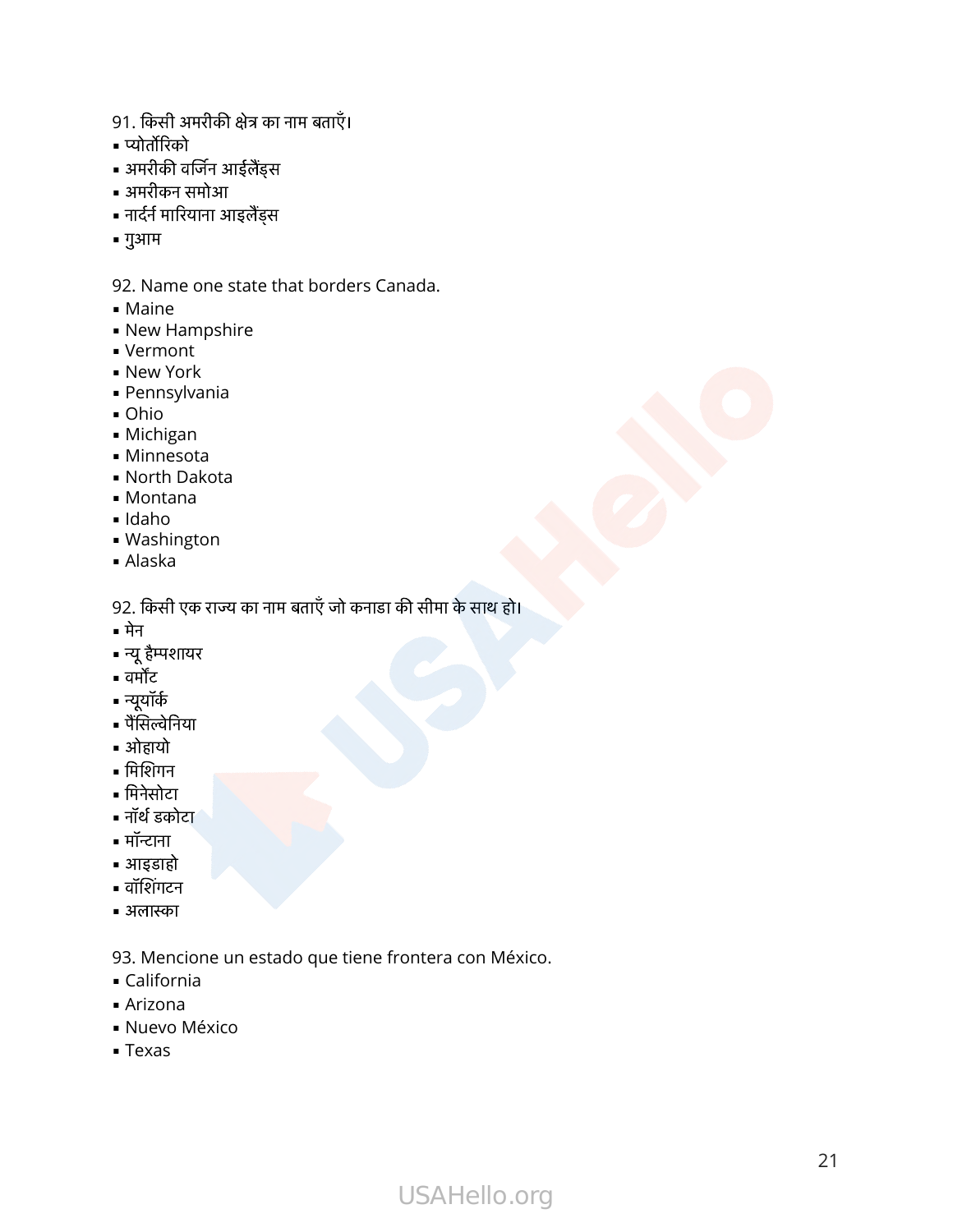93. किसी एक राज्य का नाम बताएँ जो मैक्सिको की सीमा के साथ हो।<br>93. किसी एक राज्य का नाम बताएँ जो मैक्सिको की सीमा के साथ हो। 93. किसी एक<br>93. किसी एक<br>• कैलिफ़ोर्निया 93. किसी ए<br>93. किसी ए<br>• एरिज़ोना 93. किसी एक र<br>• कैलिफ़ोर्निया<br>• एरिज़ोना<br>• न्यू मैक्सिको

- 
- 
- 93. किसी<br>• कैलिफ़ोर्गि<br>• रुरिज़ोन<br>• न्यू मैक्सि<br>• टैक्सास
- 

94. What is the capital of the United States?\* = टैक्सास<br>94. What is the capital of the U<br>= Washington, D.C.<br>94. अमरीका की राजधानी कौन सी है?\*

▪ Washington, D.C. = टैक्सास<br>94. What is the c<br>= Washington, D<br>94. अमरीका की राज<br>= वॉशिंगटन, डी. सी.

95. Where is the Statue of Liberty?\* = पारागटन, डा. सा.<br>95. Where is the Statue of Liberty<br>= New York (Harbor)<br>= Liberty Island<br>[Also acceptable are New Jersey,<br>95. स्टूचू ऑफ़ लिबर्टी कहाँ पर स्थित है?\* 95. Where is th<br>• New York (Ha<br>• Liberty Island<br>[Also acceptabl<br>95. स्टूचू ऑफ़ लिब<br>• न्यूयॉर्क (हार्बर) में

- New York (Harbor)
- **ELiberty Island**

[Also acceptable are New Jersey, near New York City, and on the Hudson (River).]

- ९५. Wriere is the<br>• New York (Har<br>• Liberty Island<br>[Also acceptable<br>95. स्टूचू ऑफ़ लिबर<br>• न्यूयॉर्क (हार्बर) में<br>• लिबर्टी आईलैंड में
- 
- 
- न्यूयॉर्क (हार्बर) में<br>• लिबर्टी आईलैंड में<br>[न्यू जर्सी, न्यूयॉर्क शहर के पास, और हडसन नदी पर भी सही उत्तर है।]

### **Integrated Civics Symbols**

### तीक

96. Why does the flag have 13 stripes? 96. Why does the flag ha<br>• Because there were 13<br>• Because the stripes rep<br>96. ध्वज में 13 धारियाँ क्यों हैं? 96. Why does the flag ha<br>• Because there were 13<br>• Because the stripes rep<br>96. ध्वज में 13 धारियाँ क्यों हैं?<br>• क्योंकि पहले 13 उपनिवेश थे

- **Because there were 13 original colonies**
- **Because the stripes represent the original colonies**

- 
- क्योंकि पहले 13 उपनिवेश थे<br>• क्योंकि धारियाँ शुरू के उपनिवेशों की प्रतीक हैं

97. Why does the flag have 50 stars?\* 97. Why does the flag hav<br>• Because there is one sta<br>• Because each star repre<br>• Because there are 50 sta<br>97. ध्वज में 50 सितारे क्यों हैं?\* 97. Why does the flag have 5<br>• Because there is one star f<br>• Because each star represer<br>• Because there are 50 state<br>97. ध्वज में 50 सितारे क्यों हैं?\*<br>• क्योंकि हर राज्य का एक सितारा है

- **Because there is one star for each state**
- **Because each star represents a state**
- $\blacksquare$  Because there are 50 states